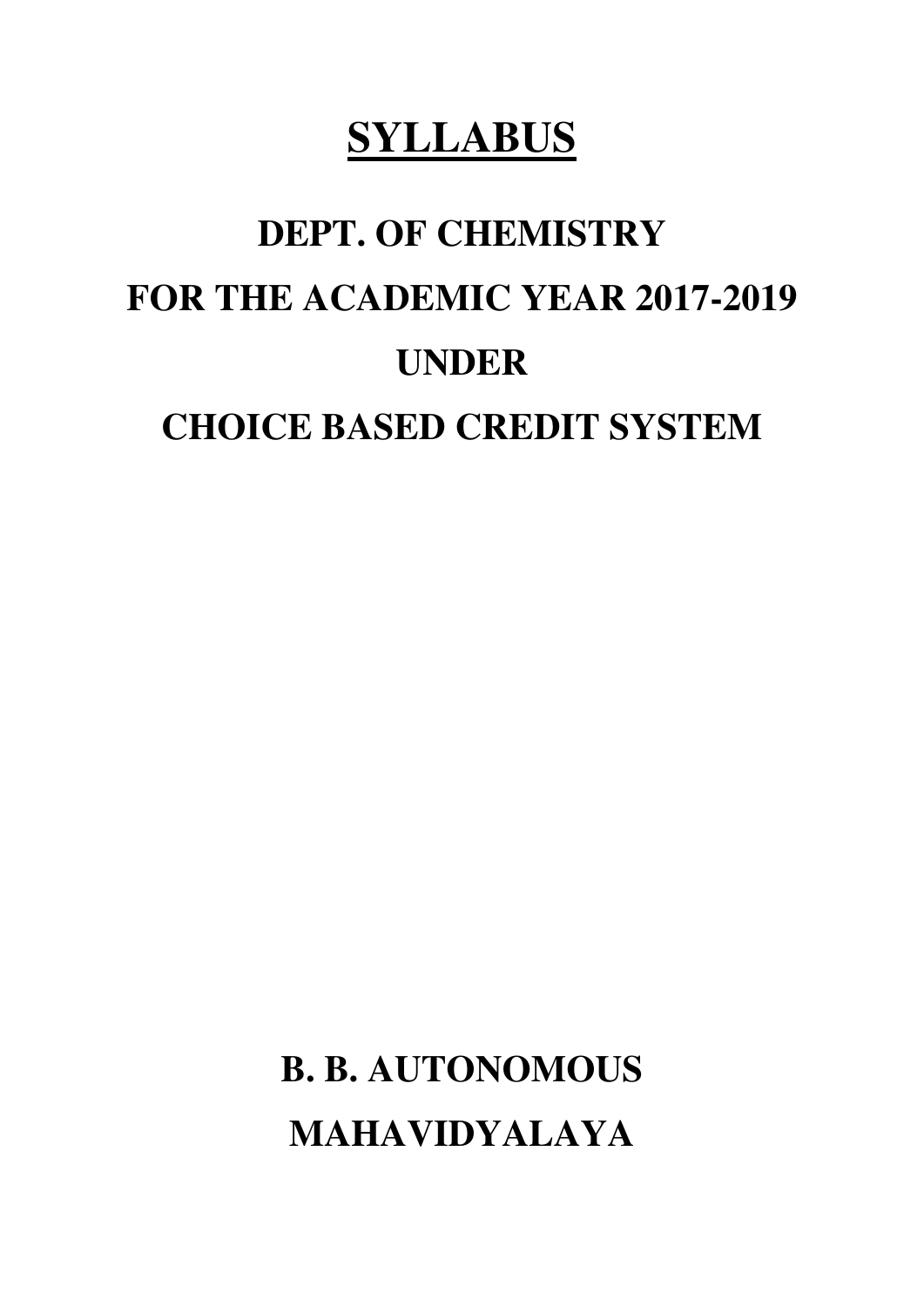## **CHANDIKHOLE**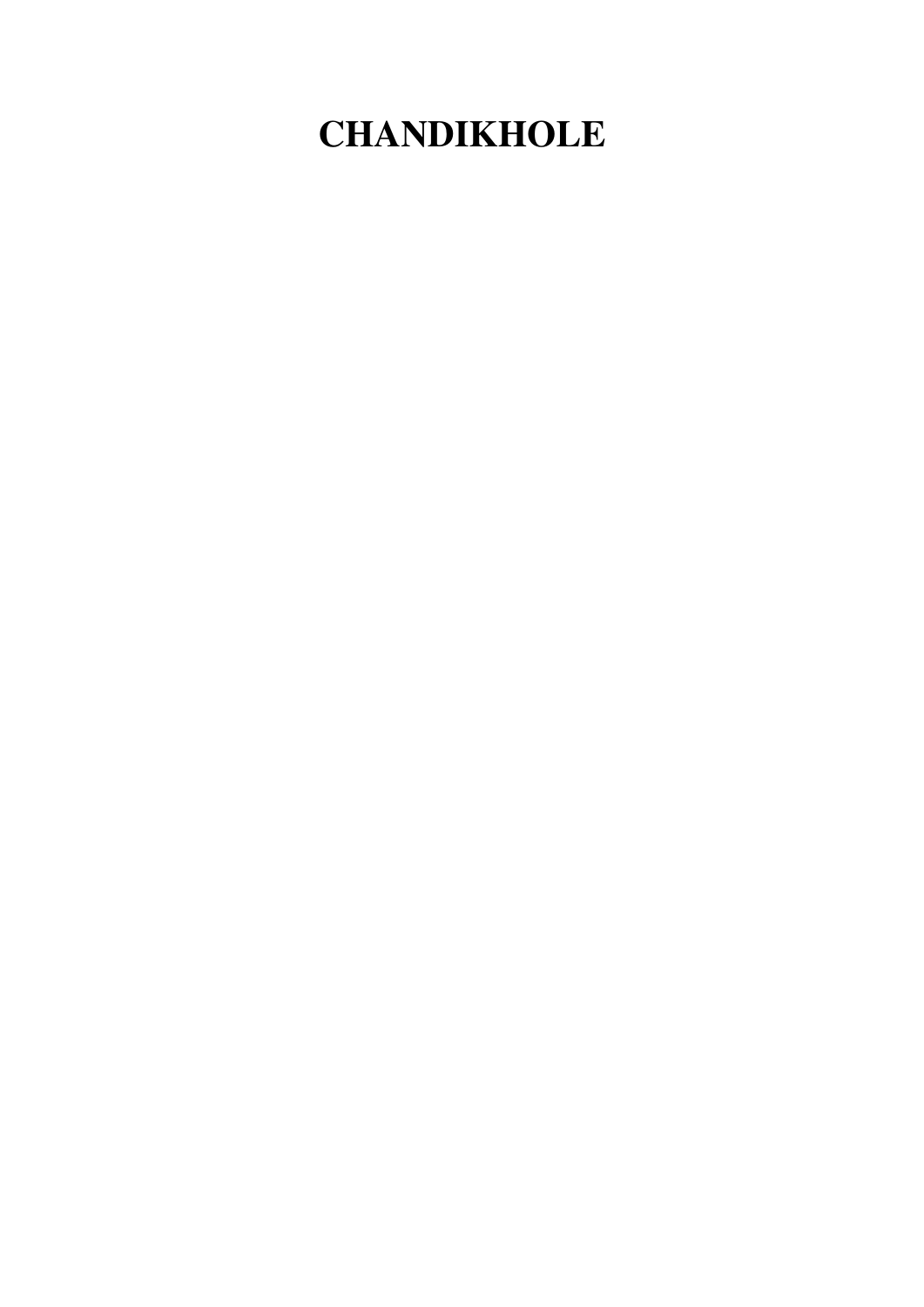#### **SEMESTER- I CHEMISTRY-C I: INORGANIC CHEMISTRY-I (Credits: Theory-04, Practicals-02) Max Mark-100 marks Theory: (Each Class 1 hours) Marks-70 Practical : (Each Class 2Hours) Marks-30 Lectures 80 (60Th+20Pr)**

#### **Unit-I**

#### **ATOMIC STRUCTURE**

Bohr's theory, its limitations and atomic spectrum of hydrogen atom. Wave mechanics: de Broglie equation, Heisenberg's Uncertainty Principle and its significance, Schrödinger's wave equation, significance of  $\psi$  and  $\psi$  2. Quantum numbers and their significance. Normalized and orthogonal wave functions. Sign of wave functions. Radial and angular wave functions for hydrogen atom. Radial and angular distribution curves. Shapes of s, p, d and f orbitals. Contour boundary and probability diagrams. Pauli's Exclusion Principle, Hund's rule of maximum multiplicity, Aufbau's principle and its limitations, Variation of orbital energy with atomic number**.** 

#### **(14 Lectures)**

#### **Unit-II**

#### **PERIODICITY OF ELEMENTS**

Periodicity of Elements: s, p, d, f block elements, the long form of periodic table. Detailed discussion of the following properties of the elements, with reference to s & p-block. (a) Effective nuclear charge, shielding or screening effect, Slater rules, variation of effective nuclear charge in periodic table. (b) Atomic radii (van der Waals) (c) Ionic and crystal radii. (d) Covalent radii (octahedral and tetrahedral) (e) Ionization enthalpy, Successive ionization enthalpies and factors affecting ionization energy. Applications of ionization enthalpy. (f) Electron gain enthalpy, trends of electron gain enthalpy. (g) Electronegativity, Pauling's/ Mulliken's/ Allred Rachow's/ and Mulliken-Jaffé's electronegativity scales. Variation of electronegativity with bond order, partial charge, hybridization, group electronegativity. Sanderson's electron density ratio.

#### **(16 Lectures)**

#### **Unit-III**

#### **CHEMICAL BONDING-I**

lonic bond: General characteristics, types of ions, size effects, radius ratio rule and its limitations. Packing of ions in crystals. Born-Landé equation with derivation and importance of Kapustinskii expression for lattice energy. Madelung constant, Born-Haber cycle and its application, Solvation energy. (ii) Covalent bond: Lewis structure, Valence Bond theory (Heitler-London approach). Energetics of hybridization, equivalent and non-equivalent hybrid orbitals. Bent's rule, Resonance and resonance energy,

#### **(16 Lectures)**

#### **Unit-IV**

#### **CHEMICAL BONDING-II**

Molecular orbital theory. Molecular orbital diagrams of diatomic and simple polyatomic molecules N2, O2, C2, B2, F2, CO, NO, and their ions; HCl, BeF2, CO2, (idea of s-p mixing and orbital interaction to be given). Formal charge, Valence shell electron pair repulsion theory (VSEPR), shapes of simple molecules and ions containing lone pairs and bond pairs of electrons, multiple bonding ( $\sigma$  and  $\pi$  bond approach) and bond lengths. Covalent character in ionic compounds, polarizing power and polarizability. Fajan's rules and consequences of polarization. Ionic character in covalent compounds: Bond moment and dipole moment. Percentage ionic character from dipole moment and electronegativity difference.

#### **Unit-V**

(i) Metallic Bond: Qualitative idea of valence bond and band theories. Semiconductors and insulators, defects in solids. (ii) Weak Chemical Forces: van der Waals forces, ion-dipole forces, dipole-dipole interactions, induced dipole interactions, Instantaneous dipole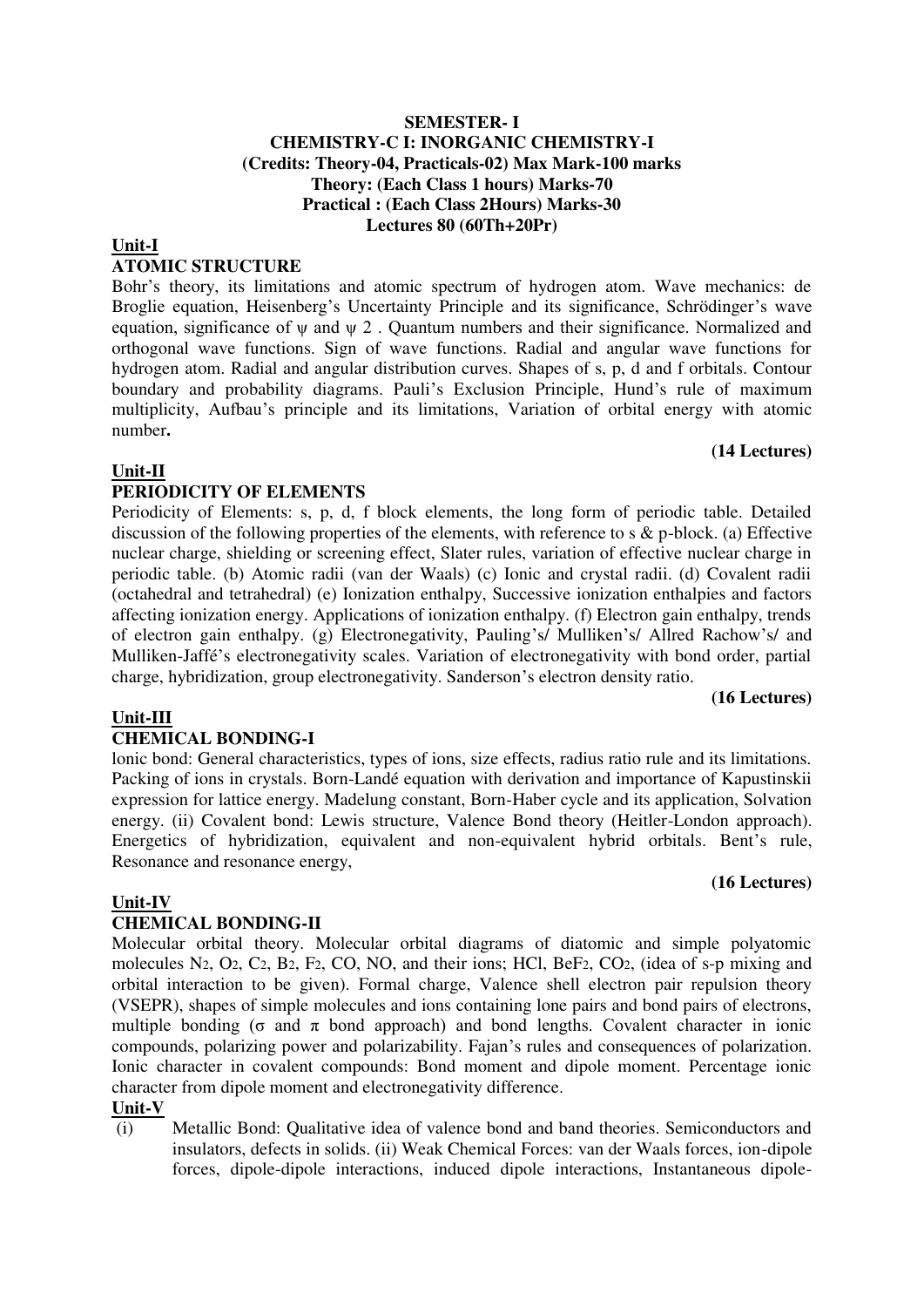induced dipole interactions. Repulsive forces, Hydrogen bonding (theories of hydrogen bonding, valence bond treatment) Effects of chemical force, melting and boiling points, solubility energetics of dissolution process**.** 

#### **OXIDATION-REDUCTION**

Redox equations, Standard Electrode Potential and its application to inorganic reactions. Principles involved in volumetric analysis to be carried out in class.

**(04 Lectures)** 

**(10 Lectures)** 

#### **CHEMISTRY LAB- C- I LAB:**

**(F.M=25)** 

#### **(Expt. -15, Viva Voce- 6 & Lab. Record- 4) Time – 3hrs**

**(A) Titrimetric Analysis** 

(i) Calibration and use of apparatus

(ii) Preparation of solutions of different Molarity/Normality of titrants

#### **(B) Acid-Base Titrations**

(i) Estimation of carbonate and hydroxide present together in mixture.

(ii) Estimation of carbonate and bicarbonate present together in a mixture.

(iii) Estimation of free alkali present in different soaps/detergents

#### **(C) Oxidation-Reduction Titrimetry**

(i) Estimation of Fe(II) and oxalic acid using standardized KMnO4 solution.

(ii) Estimation of oxalic acid and sodium oxalate in a given mixture.

Estimation of Fe(II) with K2Cr2O7 using internal (diphenylamine, anthranilic acid) and external indicator.

#### **Reference text:**

1. Vogel, A.I. A Textbook of Quantitative Inorganic Analysis, ELBS.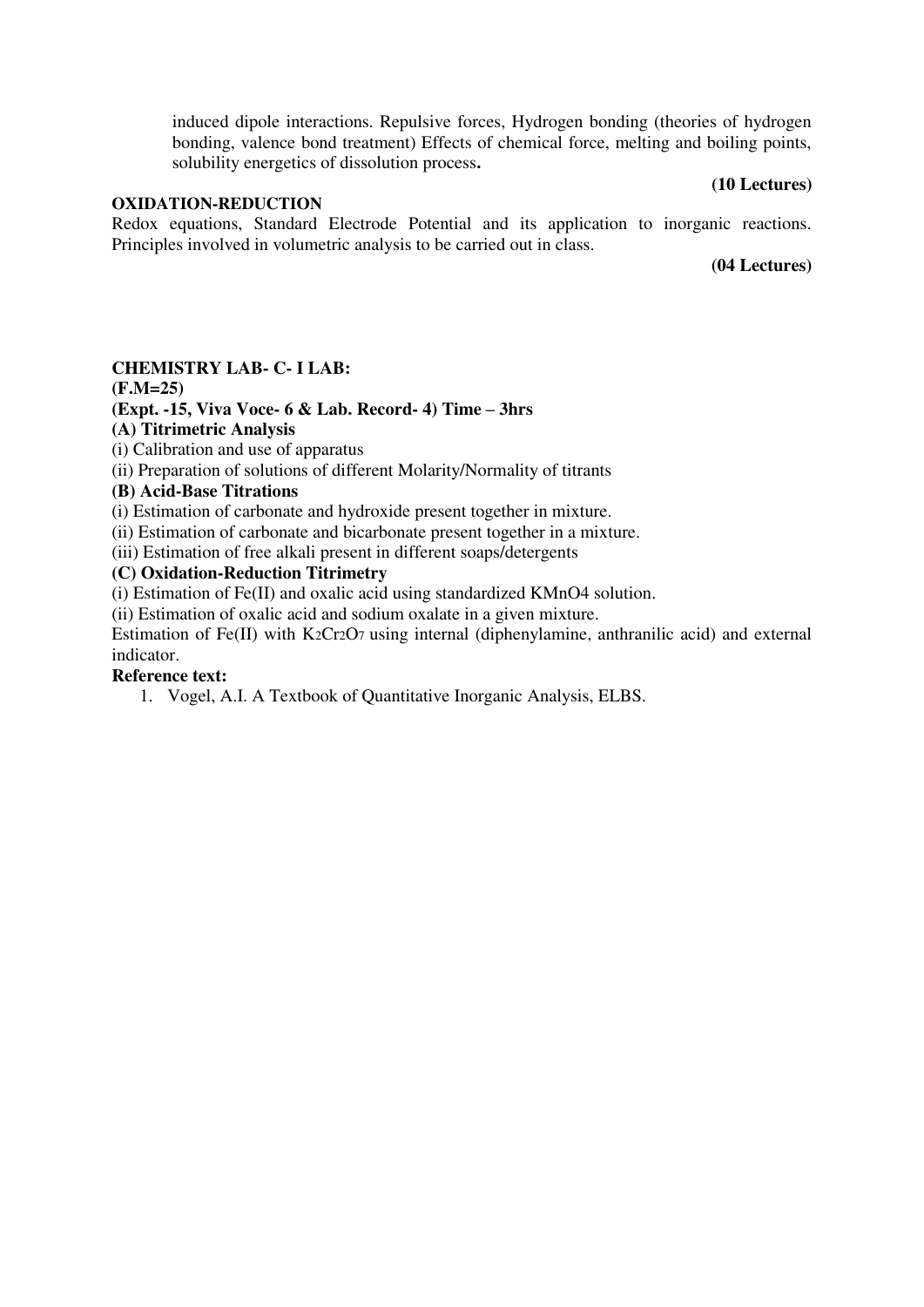#### **CHEMISTRY- C II : PHYSICAL CHEMISTRY- I (Credits: Theory-04, Practicals-02) Max Mark-100 marks Theory: (Each Class 1 hours) Marks-70 Practical : (Each Class 2Hours) Marks-30 Lectures 80 (60Th+20Pr)**

#### **Unit-I**

#### **GASEOUS STATE**

Kinetic molecular model of a gas: postulates and derivation of the kinetic gas equation; collision frequency; collision diameter; mean free path and viscosity of gases, including their temperature and pressure dependence, relation between mean free path and coefficient of viscosity, calculation of  $\sigma$  from  $\eta$ ; variation of viscosity with temperature and pressure.

Maxwell distribution and its use in evaluating molecular velocities (average, root mean square and most probable) and average kinetic energy, law of equipartition of energy, degrees of freedom and molecular basis of heat capacities.

#### **Unit-II**

Behaviour of real gases: Deviations from ideal gas behaviour, compressibility factor, Z, and its variation with pressure for different gases. Causes of deviation from ideal behaviour. van 12 der Waals equation of state, its derivation and application in explaining real gas behaviour, mention of other equations of state (Berthelot, Dietrici); virial equation of state; van der Waals equation expressed in virial form and calculation of Boyle temperature. Isotherms of real gases and their comparison with van der Waals isotherms, continuity of states, critical state, relation between critical constants and van der Waals constants, law of corresponding states.

#### **(18 Lectures)**

#### **Unit- III**

#### **SOLID STATE**

Nature of the solid state, law of constancy of interfacial angles, law of rational indices, Miller indices, elementary ideas of symmetry, symmetry elements and symmetry operations, qualitative idea of point and space groups, seven crystal systems and fourteen Bravais lattices; X-ray diffraction, Bragg's law, a simple account of rotating crystal method and powder pattern method. Analysis of powder diffraction patterns of NaCl, CsCl and KCl. Defects in crystals. Glasses and liquid crystals.

**Unit-IV LIQUID STATE**  **(16 Lectures)**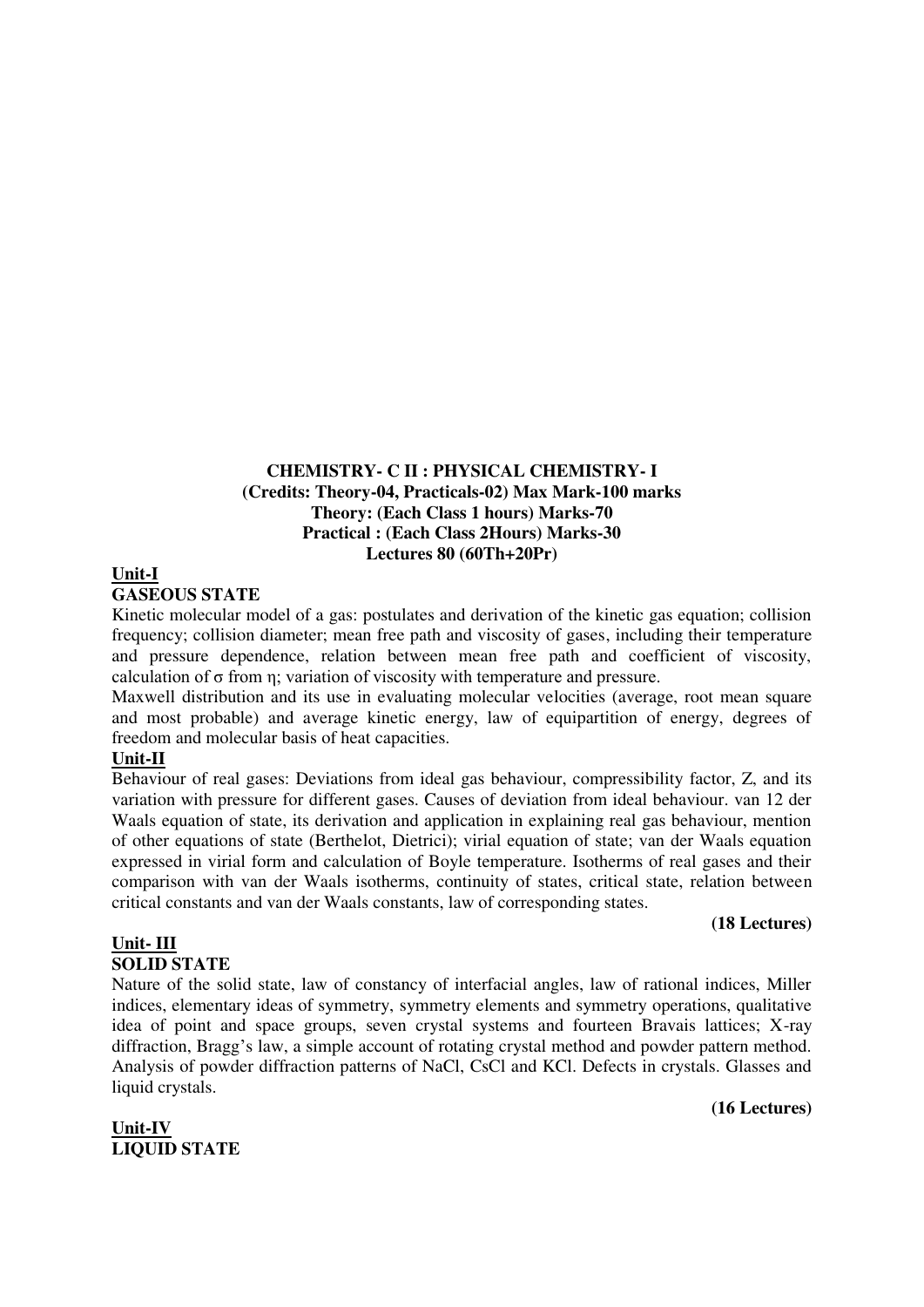**(i)** Qualitative treatment of the structure of the liquid state; Radial distribution function; physical properties of liquids; vapour pressure, surface tension and coefficient of viscosity, and their determination. Effect of addition of various solutes on surface tension and viscosity. Explanation of cleansing action of detergents. Temperature variation of viscosity of liquids and comparison with that of gases. Qualitative discussion of structure of water.

#### **(6 Lectures)**

#### **IONIC EQUILIBRIA- I**

**(ii)** Strong, moderate and weak electrolytes, degree of ionization, factors affecting degree of ionization, ionization constant and ionic product of water. Ionization of weak acids and bases, pH scale, common ion effect; dissociation constants of mono-, di-and triprotic acids (exact treatment).

#### **(6 Lectures)**

#### **Unit-V**

#### **Ionic equilibria - II:**

Salt hydrolysis-calculation of hydrolysis constant, degree of hydrolysis and pH for different salts. Buffer solutions; derivation of Henderson equation and its applications; buffer capacity, buffer range, buffer action and applications of buffers in analytical chemistry and biochemical processes in the human body. Solubility and solubility product of sparingly soluble salts – applications of solubility product principle. Qualitative treatment of acid – base titration curves (calculation of pH at various stages). Theory of acid–base indicators; selection of indicators and their limitations. Multistage equilibria in polyelectrolyte systems; hydrolysis and hydrolysis constants.

#### **(14 Lectures)**

#### **CHEMISTRY LAB-(C-II LAB**)

**(F.M=25)** 

#### **(Expt. -15, Viva Voce- 6 & Lab. Record- 4) Time – 3hrs**

#### **1. Surface tension measurements**.

a. Determine the surface tension by (i) drop number (ii) drop weight method.

b. Study the variation of surface tension of detergent solutions with concentration.

#### **2. Viscosity measurement using Ostwald's viscometer.**

a. Determination of viscosity of aqueous solutions of (i) polymer (ii) ethanol and (iii) sugar at room temperature.

b. Study the variation of viscosity of sucrose solution with the concentration of solute.

#### 3. **pH metry**

a. Study the effect on pH of addition of HCl/NaOH to solutions of acetic acid, sodium acetate and their mixtures.

b. Preparation of buffer solutions of different pH i. Sodium acetate-acetic acid ii. Ammonium chloride-ammonium hydroxide

c. pH metric titration of (i) strong acid vs. strong base, (ii) weak acid vs. strong base.

d. Determination of dissociation constant of a weak acid.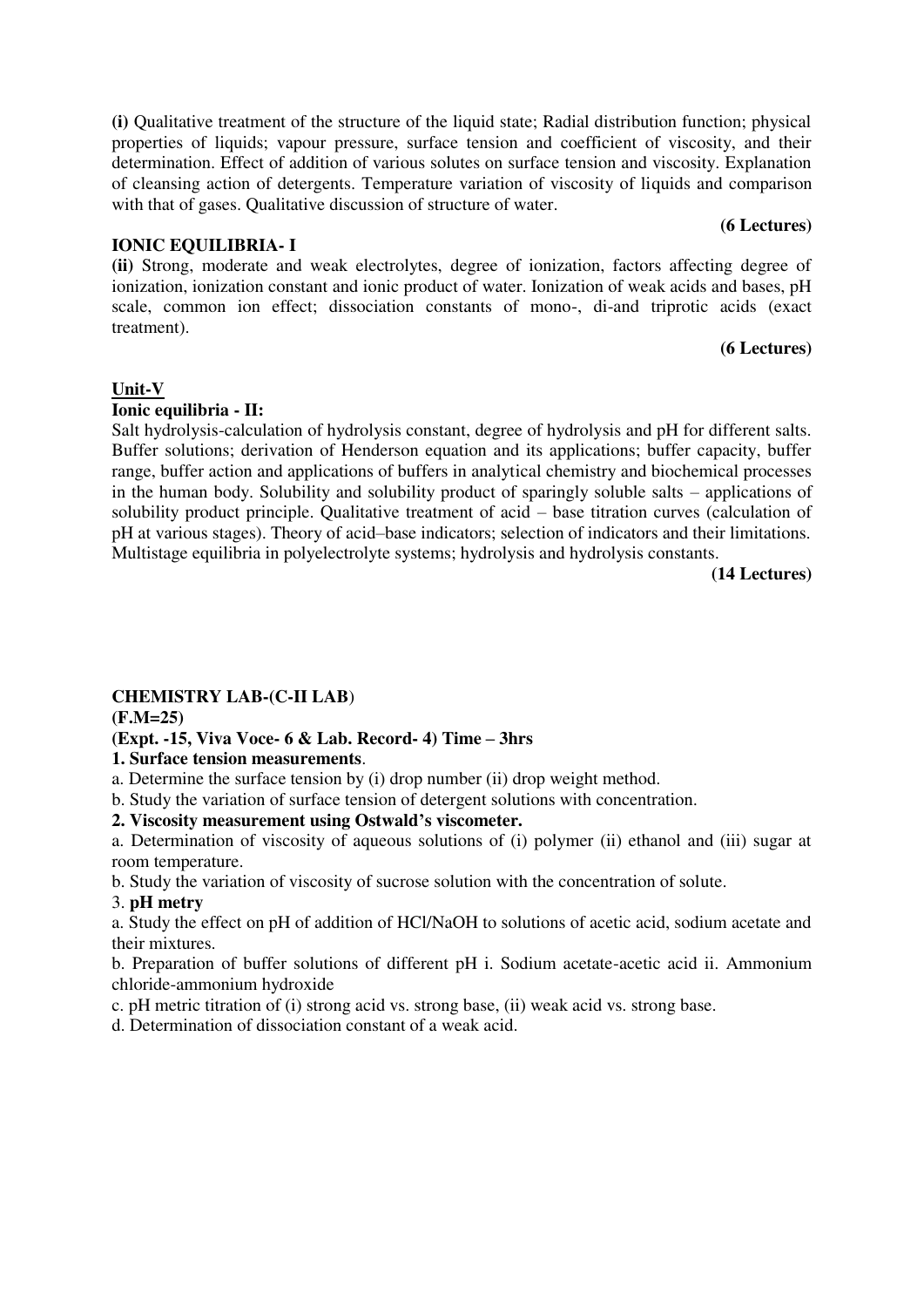#### **SEMESTER –II CHEMISTRY-C - III: ORGANIC CHEMISTRY (Credits: Theory-04, Practicals-02) Max Mark-100 marks Theory: (Each Class 1 hours) Marks-70 Practical : (Each Class 2Hours) Marks-30 Lectures 80 (60Th+20Pr)**

#### **Unit –I**

#### **BASICS OF ORGANIC CHEMISTRY**

Organic Compounds: Classification, and Nomenclature, Hybridization, Shapes of molecules, Influence of hybridization on bond properties. Electronic Displacements: Inductive, electromeric, resonance and mesomeric effects, hyperconjugation and their applications; Dipole moment; Organic acids and bases; their relative strength.

Homolytic and Heterolytic fission with suitable examples. Curly arrow rules, formal charges; Electrophiles and Nucleophiles; Nucleophlicity and basicity; Types, shape and their relative stability of Carbocations, Carbanions, Free radicals and Carbenes.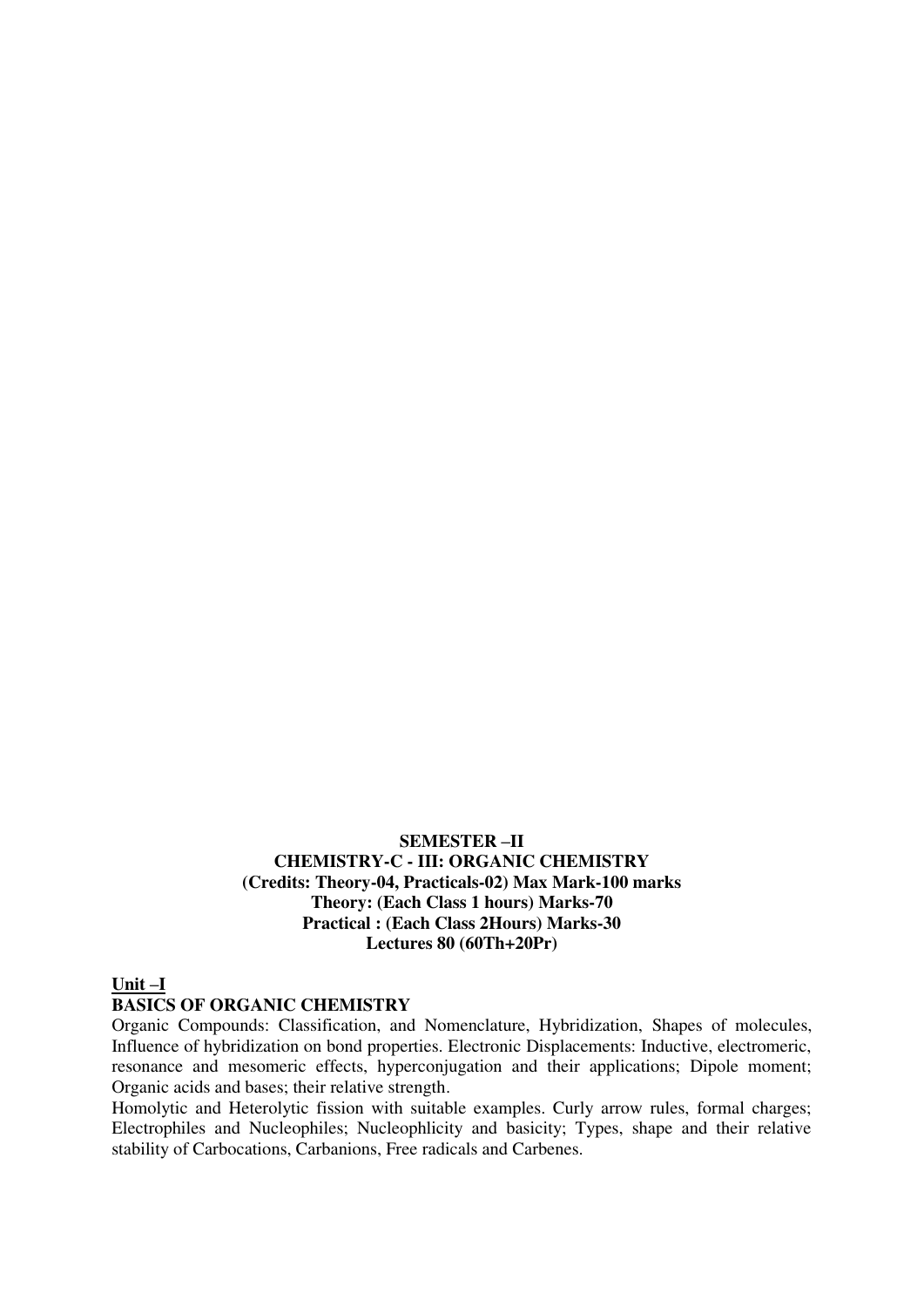Introduction to types of organic reactions and their mechanism: Addition, Elimination and Substitution reactions.

### $Unit - II$

#### **STEREOCHEMISTRY**

Fischer Projection, Newmann and Sawhorse Projection formulae and their interconversions; Geometrical isomerism: cis–trans and, syn-anti isomerism E/Z notations with C.I.P rules.

Optical Isomerism: Optical Activity, Specific Rotation, Chirality/Asymmetry, Enantiomers, Molecules with two or more chiral-centres, Distereoisomers, meso structures, Racemic mixture and resolution. Relative and absolute configuration: D/L and R/S designations.

#### **Unit – III**

#### **CHEMISTRY OF ALIPHATIC HYDROCARBONS CARBON-CARBON SIGMA BONDS**

Chemistry of alkanes: Formation of alkanes, Wurtz Reaction, Wurtz-Fittig Reactions, Free radical substitutions: Halogenation -relative reactivity and selectivity.

#### **Cycloalkanes and Conformational Analysis**

Types of cycloalkanes and their relative stability, Baeyer strain theory, Conformation analysis of alkanes: Relative stability: Energy diagrams of cyclohexane: Chair, Boat and Twist boat forms; Relative stability with energy diagrams.

#### **(18 Lectures)**

#### $Unit - IV$

#### **Carbon-Carbon pi bonds:**

Formation of alkenes and alkynes by elimination reactions, Mechanism of E1, E2, E1cb reactions. Saytzeff and Hofmann eliminations.

Reactions of alkenes: Electrophilic additions their mechanisms (Markownikoff/ Anti Markownikoff addition), mechanism of oxymercuration-demercuration, hydroborationoxidation, ozonolysis, reduction (catalytic and chemical), syn and anti-hydroxylation (oxidation). 1,2-and 1,4-addition reactions in conjugated dienes and, Diels-Alder reaction; Allylic and benzylic bromination and mechanism, e.g. propene, 1-butene, toluene, ethyl benzene. 15 Reactions of alkynes: Acidity, Electrophilic and Nucleophilic additions. Hydration to form carbonyl compounds, Alkylation of terminal alkynes.

#### **Unit – V**

#### **AROMATIC HYDROCARBONS**

Aromaticity: Hückel's rule, aromatic character of arenes, cyclic carbocations/carbanions and heterocyclic compounds with suitable examples. Electrophilic aromatic substitution: halogenation, nitration, sulphonation and Friedel-Craft's alkylation/acylation with their mechanism. Directing effects of the groups.

#### **Reference Books:**

• Morrison, R. N. & Boyd, R. N. Organic Chemistry, Dorling Kindersley (India) Pvt. Ltd. (Pearson Education).

• Finar, I. L. Organic Chemistry (Volume 1), Dorling Kindersley (India) Pvt. Ltd. (Pearson Education).

• Finar, I. L. Organic Chemistry (Volume 2: Stereochemistry and the Chemistry of Natural Products), Dorling Kindersley (India) Pvt. Ltd. (Pearson Education).

• Eliel, E. L. & Wilen, S. H. Stereochemistry of Organic Compounds; Wiley: London, 1994.

• Kalsi, P. S. Stereochemistry Conformation and Mechanism; New Age International, 2005.

#### **CHEMISTRY LAB-C II LAB**

#### **(F.M=25)**

**(Expt. -15, Viva Voce- 6 & Lab. Record- 4) Time – 3hrs** 

1. Checking the calibration of the thermometer

#### **(12 Lectures)**

**(18 Lectures)** 

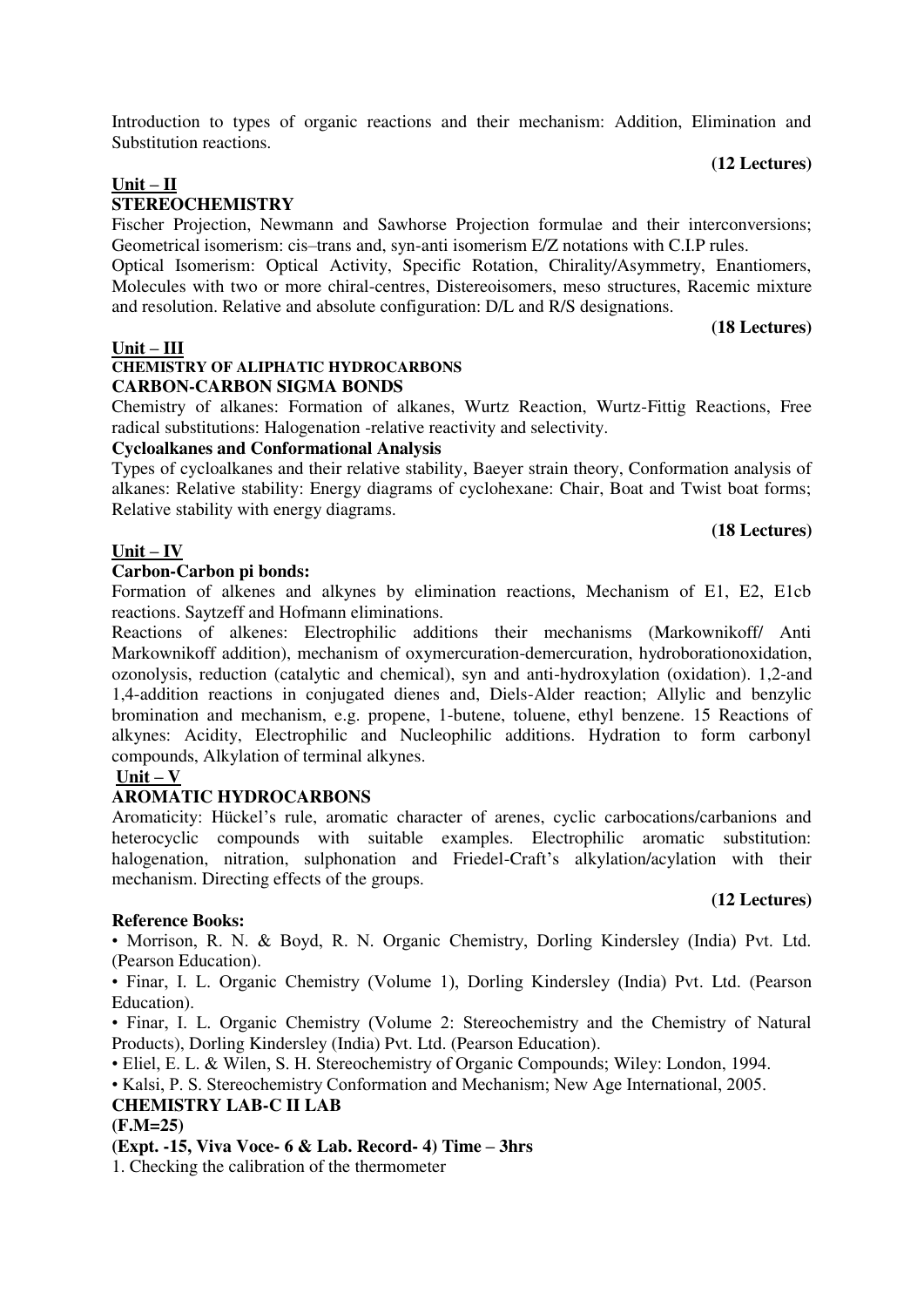2. Purification of organic compounds by crystallization using the following solvents:

a. Water

b. Alcohol

c. Alcohol-Water

3. Determination of the melting points of above compounds and unknown organic compounds (Kjeldahl method and electrically heated melting point apparatus)

4. Effect of impurities on the melting point – mixed melting point of two unknown organic compounds

5. Determination of boiling point of liquid compounds. (boiling point lower than and more than 100 °C by distillation and capillary method)

6. Chromatography

a. Separation of a mixture of two amino acids by ascending and horizontal paper chromatography b. Separation of a mixture of two sugars by ascending paper chromatography

c. Separation of a mixture of o-and p-nitrophenol or o-and p-aminophenol by thin layer chromatography (TLC)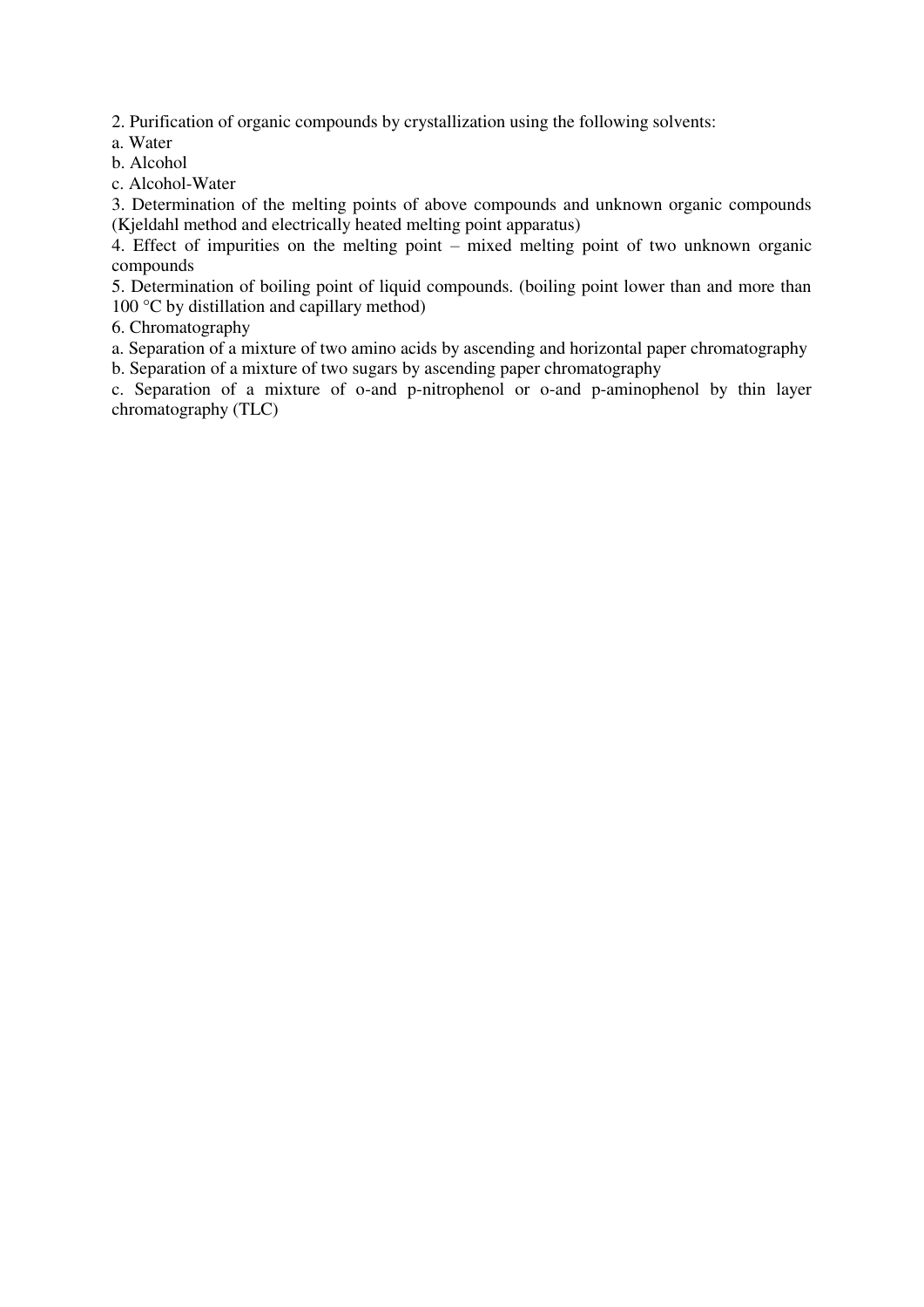#### **CHEMISTRY -C IV: PHYSICAL CHEMISTRY II (Credits: Theory-04, Practicals-02) Max Mark-100 marks Theory: (Each Class 1 hours) Marks-70 Practical : (Each Class 2Hours) Marks-30 Lectures 80 (60Th+20Pr)**

#### **Unit-I**

#### **CHEMICAL THERMODYNAMICS**

Intensive and extensive variables; state and path functions; isolated, closed and open systems; zeroth law of thermodynamics.

First law: Concept of heat, q, work, w, internal energy, U, and statement of first law; enthalpy, H, relation between heat capacities, calculations of q, w, U and H for reversible, irreversible and free expansion of gases (ideal and van der Waals) under isothermal and adiabatic conditions.Thermochemistry: Heats of reactions: standard states; enthalpy of formation of molecules and ions and enthalpy of combustion and its applications; calculation of bond energy, bond dissociation energy and resonance energy from thermochemical data, effect of temperature (Kirchhoff's equations) and pressure on enthalpy of reactions. Adiabatic flame temperature, explosion temperature.

#### **(14 Lectures)**

#### **Unit-II**

Second Law: Concept of entropy; thermodynamic scale of temperature, statement of the second law of thermodynamics; molecular and statistical interpretation of entropy. Calculation of entropy change for reversible and irreversible processes.

Third Law: Statement of third law, concept of residual entropy, calculation of absolute entropy of molecules.

#### **(14 Lectures)**

#### **Unit-III**

#### **SYSTEMS OF VARIABLE COMPOSITION**

Free Energy Functions: Gibbs and Helmholtz energy; variation of S, G, A with T, V, P; Free energy change and spontaneity. Relation between Joule-Thomson coefficient and other thermodynamic parameters; inversion temperature; Gibbs-Helmholtz equation; Maxwell 17 relations; thermodynamic equation of state.

Partial molar quantities, dependence of thermodynamic parameters on composition; GibbsDuhem equation, chemical potential of ideal mixtures, change in thermodynamic functions in mixing of ideal gases.

#### **Unit-IV**

#### **CHEMICAL EQUILIBRIUM**

Criteria of thermodynamic equilibrium, degree of advancement of reaction, chemical equilibria in ideal gases, concept of fugacity. Thermodynamic derivation of relation between Gibbs free energy of reaction and reaction quotient. Coupling of exoergic and endoergic reactions. Equilibrium constants and their quantitative dependence on temperature, pressure and concentration. Free energy of mixing and spontaneity; thermodynamic derivation of relations between the various equilibrium constants Kp, Kc and Kx. Le Chatelier principle (quantitative treatment); equilibrium between ideal gases and a pure condensed phase.

#### **(18 Lectures)**

#### **Unit-V**

#### **Solutions and Colligative Properties**

Dilute solutions; lowering of vapour pressure, Raoult's and Henry's Laws and their applications. Excess thermodynamic functions. Thermodynamic derivation using chemical potential to derive relations between the four colligative properties [(i) relative lowering of vapour pressure, (ii) elevation of boiling point, (iii) Depression of freezing point, (iv) osmotic pressure] and amount of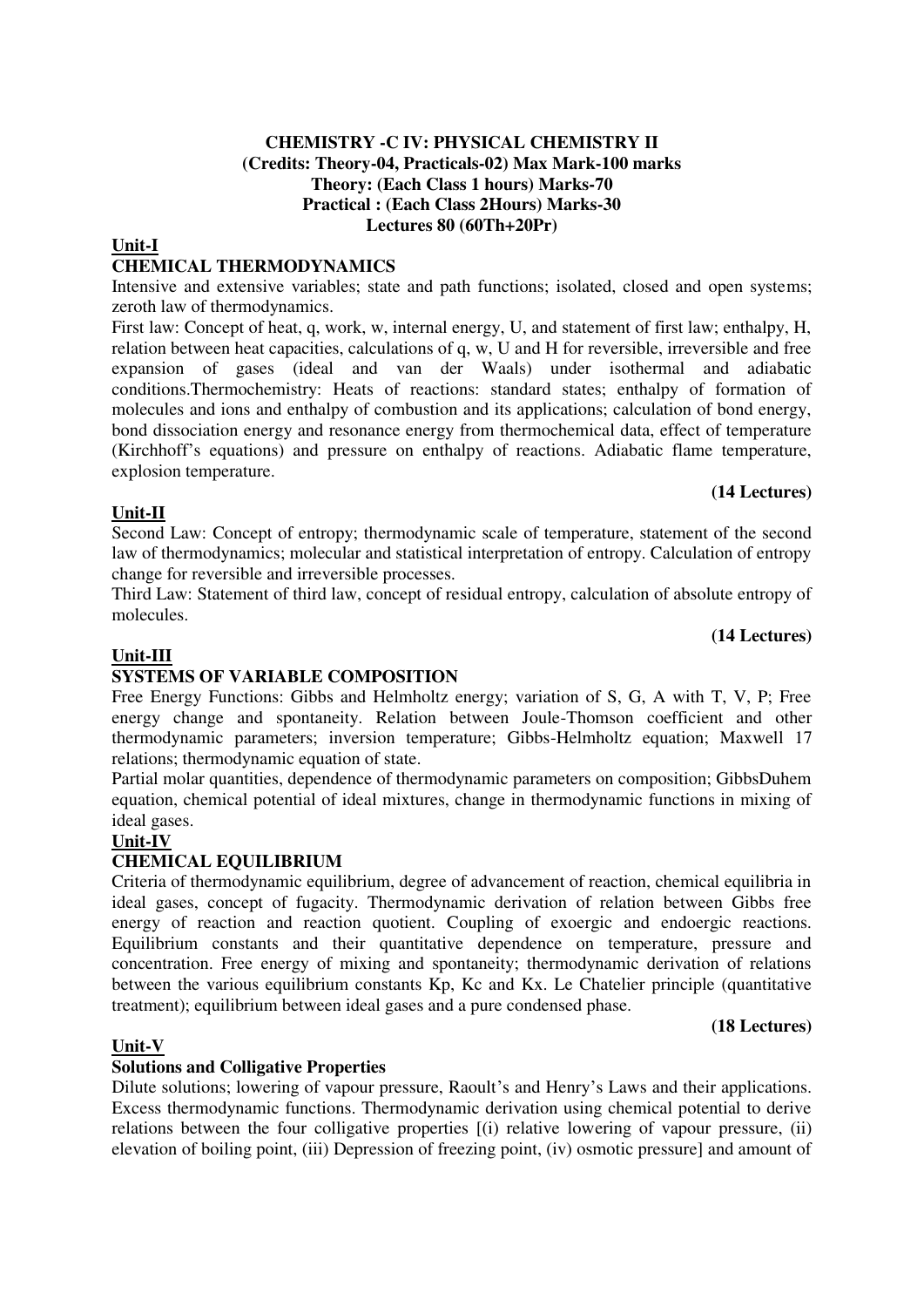solute. Applications in calculating molar masses of normal, dissociated and associated solutes in solution.

#### **(14 Lectures)**

#### **CHEMISTRY LAB- C IV LAB (F.M=25)**

#### **(Expt. -15, Viva- 6 & Lab. Record- 4) Time – 3hrs THERMOCHEMISTRY**

(a) Determination of heat capacity of a calorimeter for different volumes using change of enthalpy data of a known system (method of back calculation of heat capacity of calorimeter from known enthalpy of solution or enthalpy of neutralization).

(b) Determination of heat capacity of the calorimeter and enthalpy of neutralization of hydrochloric acid with sodium hydroxide.

(c) Calculation of the enthalpy of ionization of ethanoic acid.

(d) Determination of heat capacity of the calorimeter and integral enthalpy (endothermic and exothermic) solution of salts.

(e) Determination of basicity/proticity of a polyprotic acid by the thermochemical method in terms of the changes of temperatures observed in the graph of temperature versus time for different additions of a base. Also calculate the enthalpy of neutralization of the first step.

(f) Determination of enthalpy of hydration of copper sulphate.

(g) Study of the solubility of benzoic acid in water and determination of ΔH.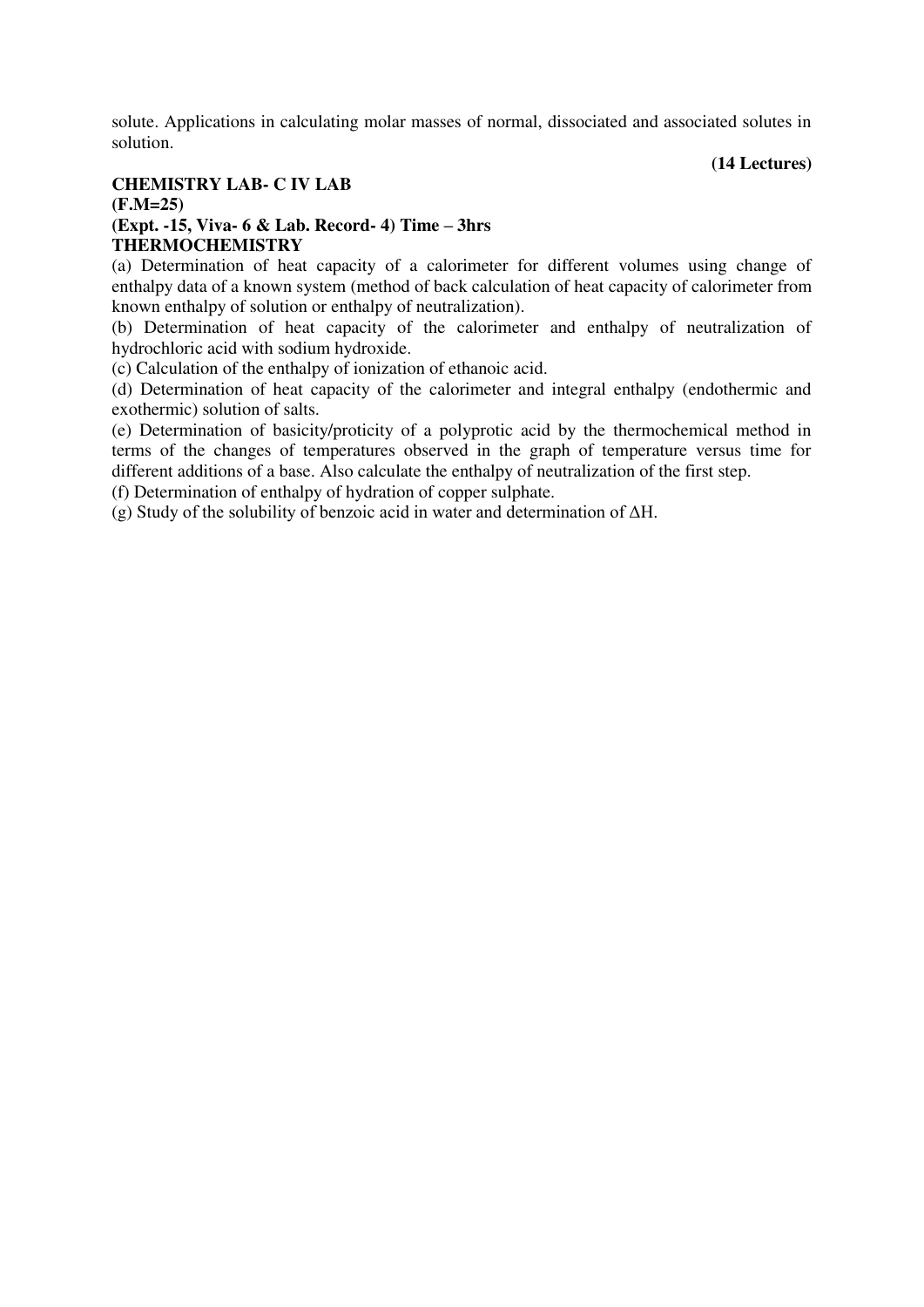#### **SEMESTER- III CHEMISTRY-C V: INORGANIC CHEMISTRY-II (Credits: Theory-04, Practicals-02) Max Mark-100 marks Theory: (Each Class 1 hours) Marks-70 Practical : (Each Class 2Hours) Marks-30 Lectures 80 (60Th+20Pr)**

#### **UNIT-I**

#### **General Principles of Metallurgy**

Chief modes of occurrence of metals based on standard electrode potentials. Ellingham diagrams for reduction of metal oxides using carbon and carbon monoxide as reducing agent. Electrolytic Reduction, Hydrometallurgy. Methods of purification of metals: Electrolytic Kroll process, Parting process, van Arkel-de Boer process and Mond's process, Zone refining.

#### **Acids and Bases**

Brönsted-Lowry concept of acid-base reactions, solvated proton, relative strength of acids, types of acid-base reactions, levelling solvents, Lewis acid-base concept, Classification of Lewis acids, Hard and Soft Acids and Bases (HSAB) Application of HSAB principle.

#### **(8 Lectures)**

#### **UNIT-II**

#### **Chemistry of** *s* **and** *p* **Block Elements:-I**

Inert pair effect, Relative stability of different oxidation states, diagonal relationship and anomalous behaviour of first member of each group. Allotropy and catenation. Complex formation tendency of *s* and *p* block elements.

Hydrides and their classification ionic, covalent and interstitial. Basic beryllium acetate and nitrate.

#### **(14 Lectures)**

**(8 Lectures)** 

#### **UNIT-III**

#### **Chemistry of** *s* **and** *p* **Block Elements-II**

Study of the following compounds with emphasis on structure, bonding, preparation, properties and uses.

Boric acid and borates, boron nitrides, borohydrides (diborane) carboranes and graphitic compounds, silanes, Oxides and oxoacids of nitrogen, Phosphorus and chlorine. Peroxo acids of sulphur, interhalogen compounds, polyhalide ions, pseudohalogens and basic properties of halogens.

#### **(14 Lectures)**

#### **UNIT-IV**

#### **Noble Gases**

Occurrence and uses, rationalization of inertness of noble gases, Clathrates; preparation and properties of XeF2, XeF4 and XeF6; Nature of bonding in noble gas compounds (Valence bond treatment and MO treatment for XeF2). Molecular shapes of noble gas compounds (VSEPR theory).

#### **(8 Lectures)**

#### **UNIT-V**

#### **Inorganic Polymers:**

Types of inorganic polymers, comparison with organic polymers, synthesis, structural aspects and applications of silicones and siloxanes. Borazines, silicates and phosphazenes, and polysulphates.

**(8 Lectures)** 

**CHEMISTRY LAB-C V LAB (F.M=25)**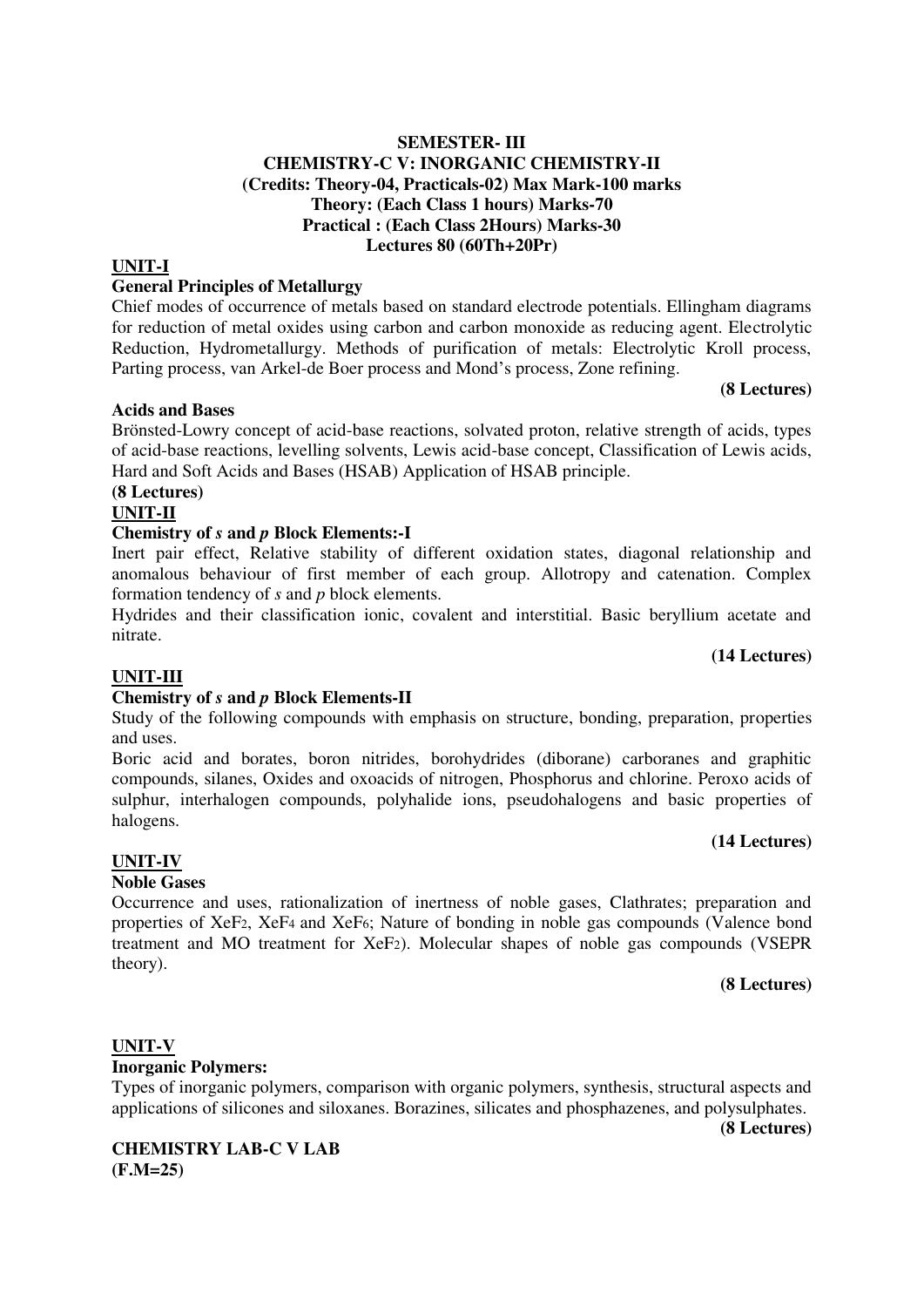#### **(Expt. -15, Viva Voce- 6 & Lab. Record- 4) Time – 3hrs 60 Lectures**

#### **(A) Iodo / Iodimetric Titrations**

(i) Estimation of Cu(II) and K2Cr2O7 using sodium thiosulphate solution (Iodimetrically).

(ii) Estimation of available chlorine in bleaching powder iodometrically.

#### **(B) Inorganic preparations**

(i) Cuprous Chloride, Cu2Cl<sup>2</sup>

(ii) Preparation of Manganese(III) phosphate, MnPO4.H2O

(iii) Preparation of Aluminium potassium sulphate K2SO4Al2(SO4)2.24H2O (Potash alum).

#### **CHEMISTRY-C VI: ORGANIC CHEMISTRY-II (Credits: Theory-04, Practicals-02) Max Mark-100 marks Theory: (Each Class 1 hours) Marks-70 Practical : (Each Class 2Hours) Marks-30 Lectures 80 (60Th+20Pr)**

#### **UNIT-I**

#### **Chemistry of Halogenated Hydrocarbons**

*Alkyl halides:* Methods of preparation, nucleophilic substitution reactions – SN1, SN2 and SNi mechanisms with stereochemical aspects and effect of solvent etc.; nucleophilic substitution vs. elimination.

*Aryl halides:* Preparation, including preparation from diazonium salts. nucleophilic aromatic substitution; SNAr, Benzyne mechanism.

Relative reactivity of alkyl, allyl/benzyl, vinyl and aryl halides towards nucleophilic substitution reactions.

Organometallic compounds of Mg and Li – Use in synthesis of organic compounds.

#### **(16 Lectures)**

#### **UNIT-II**

#### **Alcohols, Phenols, Ethers and Epoxides**

*Alcohols:* preparation, properties and relative reactivity of 1<sup>°</sup>, 2<sup>°</sup>, 3<sup>°</sup> alcohols, Bouvaelt-Blanc Reduction; Preparation and properties of glycols: Oxidation by periodic acid and lead tetraacetate, Pinacol-Pinacolone rearrangement;

*Phenols:* Preparation and properties; Acidity and factors effecting it, Ring substitution reactions, Reimer–Tiemann and Kolbe's–Schmidt Reactions, Fries and Claisen rearrangements with mechanism;

#### (**16 Lectures)**

#### **UNIT-III**

#### **Carbonyl Compounds**

Structure, reactivity and preparation;

Nucleophilic additions, Nucleophilic addition-elimination reactions with ammonia derivatives with mechanism; Mechanisms of Aldol and Benzoin condensation, Knoevenagel condensation, Claisan-Schmidt, Perkin, Cannizzaro and Wittig reaction, Beckmann and Benzil-Benzilic acid rearrangements,α haloform reaction and Baeyer Villiger oxidation, - substitution reactions, oxidations and reductions (Clemmensen, Wolff-Kishner, LiAlH4, NaBH4, MPV, PDC and PGC); Addition reactions of unsaturated carbonyl compounds: Michael addition. Active methylene compounds: Keto-enol tautomerism. Preparation and synthetic applications of diethyl malonate and ethyl acetoacetate. (**14 Lectures)** 

#### **UNIT-IV**

#### **Carboxylic Acids and their Derivatives**

Preparation, physical properties and reactions of monocarboxylic acids: Typical reactions of dicarboxylic acids, hydroxy acids and unsaturated acids: succinic/phthalic, lactic, malic, tartaric, citric, maleic and fumaric acids;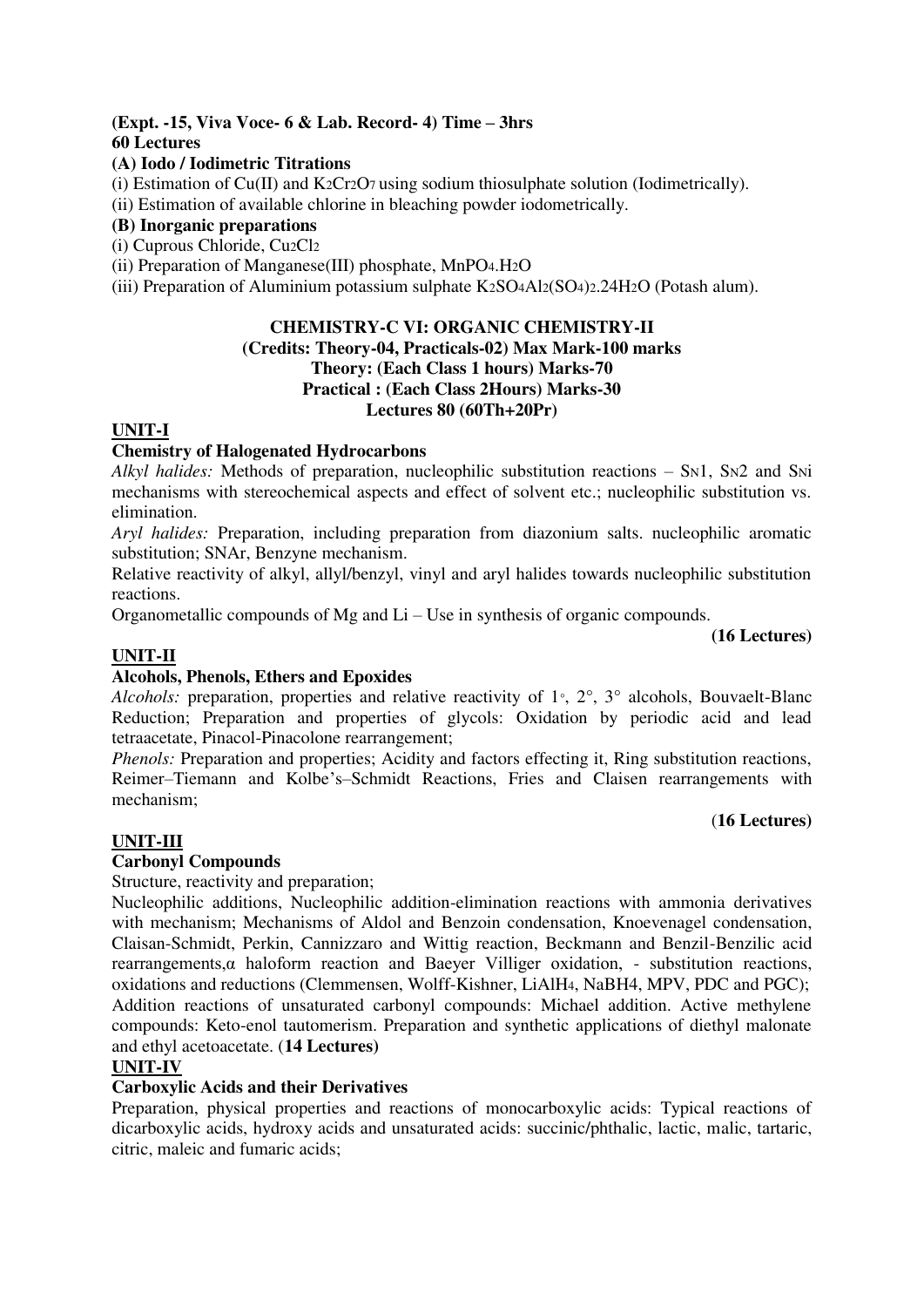Preparation and reactions of acid chlorides, anhydrides, esters and amides; Comparative study of nucleophilic sustitution at acyl group -Mechanism of acidic and alkaline hydrolysis of esters, Claisen condensation, Dieckmann and Reformatsky reactions, Hofmann-bromamide degradation and Curtius rearrangement.

#### **UNIT-V**

#### **Sulphur containing compounds**

Preparation and reactions of thiols, thioethers and sulphonic acids.

*Ethers and Epoxides:* Preparation and reactions with acids. Reactions of epoxides withalcohols, ammonia derivatives and LiAlH<sup>4</sup>

**(4 Lectures)** 

**(10 Lectures)** 

#### **CHEMISTRY LAB- C VI LAB**

#### **(F.M=25) (Expt. -15, Viva Voce- 6 & Lab. Record- 4) Time – 3hrs**

**60 Lectures** 

1. Functional group tests for alcohols, phenols, carbonyl and carboxylic acid group.

2. Organic preparations:

i. Acetylation of one of the following compounds: amines (aniline, *o*-,*m*-, *p*-toluidines and *o*-, *m*-, *p*-anisidine)

β and phenols ( -naphthol, vanillin, salicylic acid) by any one method:

a. Using conventional method.

b. Using green approach

ii. Benzolyation of one of the following amines (aniline, *o*-, *m*-, *p*- toluidines and *o*-, *m*-, *p*anisidine) andβ one of the following phenols ( -naphthol, resorcinol, p-cresol) by Schotten-Baumann reaction.

iii. Bromination of any one of the following:

a. Acetanilide by conventional methods

b. Acetanilide using green approach (Bromate-bromide method)

iv. Nitration of any one of the following:

a. Acetanilide/nitrobenzene by conventional method

b. Salicylic acid by green approach (using ceric ammonium nitrate).

c. The above derivatives should be prepared using 0.5-1g of the organic compound. The solid samples must be collected and may be used for recrystallization, melting point and TLC.

#### **CHEMISTRY-C VII: PHYSICAL CHEMISTRY-III (Credits: Theory-04, Practicals-02) Max Mark-100 marks Theory: (Each Class 1 hours) Marks-70 Practical : (Each Class 2Hours) Marks-30 Lectures 80 (60Th+20Pr)**

#### **UNIT-I**

#### **Phase Equilibria-I**

Concept of phases, components and degrees of freedom, derivation of Gibbs Phase Rule for nonreactive and reactive systems; Clausius-Clapeyron equation and its applications to solidliquid, liquid-vapour and solid-vapour equilibria, phase diagram for one component systems, with applications.

Phase diagrams for systems of solid-liquid equilibria involving eutectic, congruent and incongruent melting points, solid solutions.

**(14 Lectures)** 

**UNIT-II Phase Equilibria-II**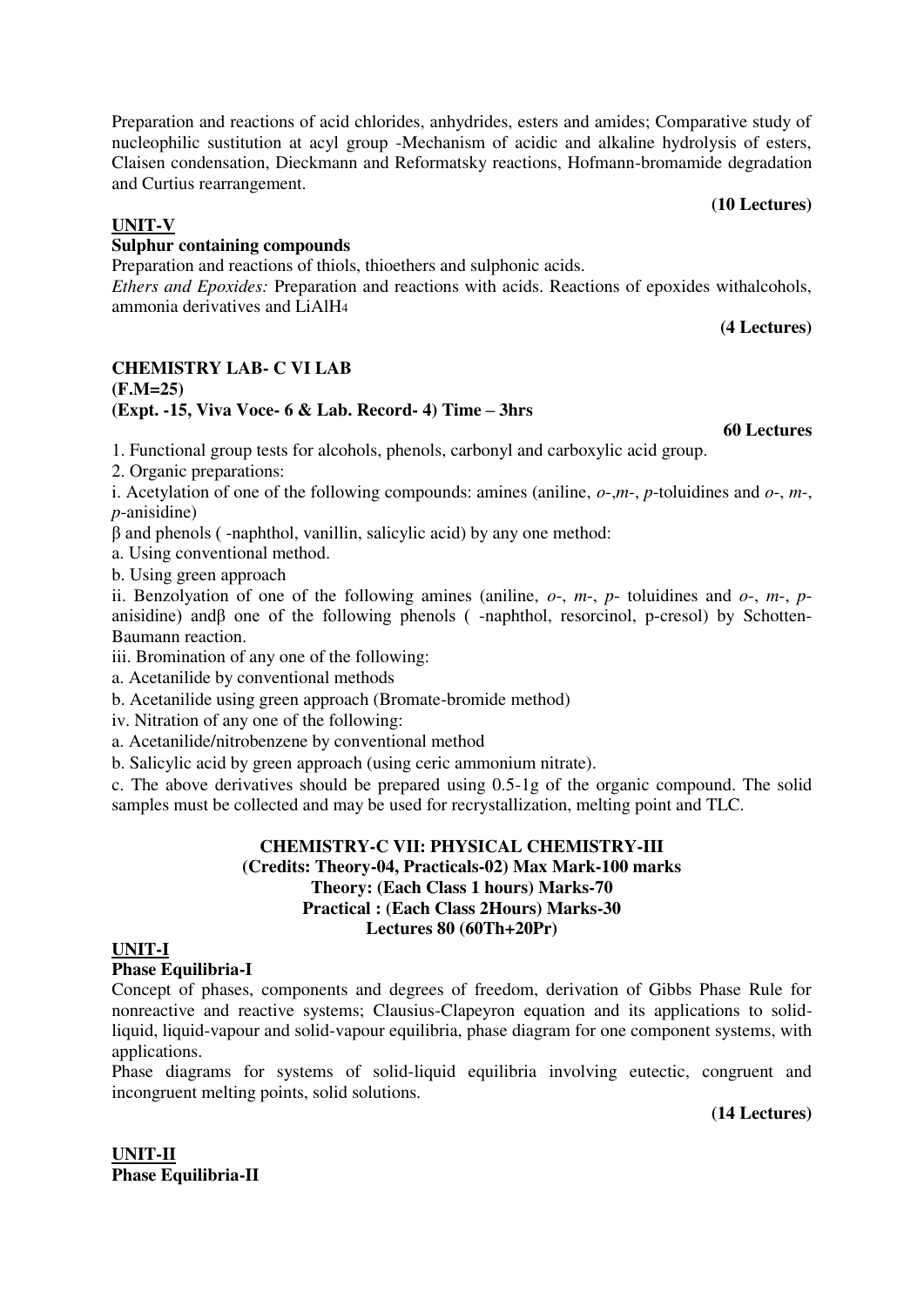Three component systems, water-chloroform-acetic acid system, triangular plots.

*Binary solutions:* Gibbs-Duhem-Margules equation, its derivation and applications to fractional distillation of binary miscible liquids (ideal and nonideal), azeotropes, lever rule, partial miscibility of liquids, CST, miscible pairs, steam distillation. Nernst distribution law: its derivation and applications.

#### **UNIT-III**

#### **Chemical Kinetics**

Order and molecularity of a reaction, rate laws in terms of the advancement of a reaction, differential and integrated form of rate expressions up to second order reactions, experimental methods of the determination of rate laws, kinetics of complex reactions (integrated rate expressions up to first order only): Temperature dependence of reaction rates; Arrhenius equation; activation energy. **(18 Lectures)** 

#### **UNIT-IV**

Collision theory of reaction rates, Lindemann mechanism, qualitative treatment of the theory of absolute reaction rates. (i) Opposing reactions (ii) parallel reactions and (iii) consecutive reactions and their differential rate equations (steady-state approximation in reaction mechanisms) (iv) chain reactions.

#### **UNIT-V**

#### **Catalysis**

Types of catalyst, specificity and selectivity, mechanisms of catalyzed reactions at solid surfaces; effect of particle size and efficiency of nanoparticles as catalysts. Enzyme catalysis, Michaelis-Menten mechanism, acid-base catalysis.

#### **Surface chemistry**

Physical adsorption, chemisorption, adsorption isotherms. nature of adsorbed state.

**(6 Lectures)** 

**(8 Lectures)** 

#### **CHEMISTRY PRACTICAL-C VII LAB**

#### **(F.M=25)**

#### **(Expt. -15, Viva Voce- 6 & Lab. Record- 4) Time – 3hrs 60 Lectures**

I. Distribution of acetic/ benzoic acid between water and cyclohexane.

II. Study the equilibrium of at least one of the following reactions by the distribution method:

 $I_2(aq) + I_3-(aq)2+Cu_2+(aq) + nNH_3 \rightarrow Cu(NH_3)n$ 

III. Study the kinetics of the following reactions.

1) Integrated rate method:

a. Acid hydrolysis of methyl acetate with hydrochloric acid.

b. Saponification of ethyl acetate.

2) Compare the strengths of HCl and H2SO4 by studying kinetics of hydrolysis of methyl acetate. **Adsorption** 

#### I. Verify the Freundlich and Langmuir isotherms for adsorption of acetic acid on activated charcoal.

#### **(14 Lectures)**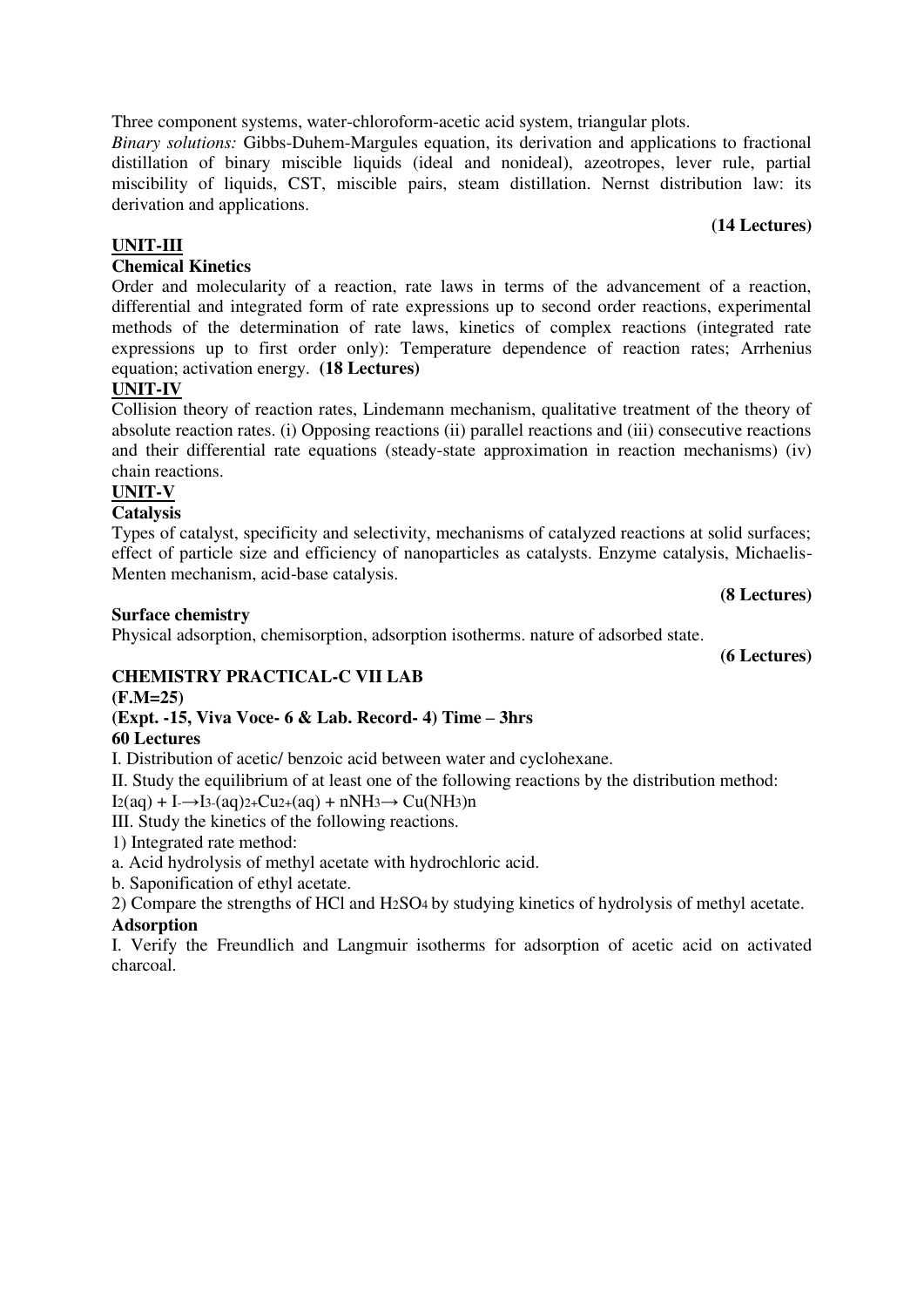#### **SEMESTER- IV CHEMISTRY-VIII: INORGANIC CHEMISTRY-III (Credits: Theory-04, Practicals-02) Max Mark-100 marks Theory: (Each Class 1 hours) Marks-70 Practical : (Each Class 2Hours) Marks-30 Lectures 80 (60Th+20Pr)**

#### **UNIT-I**

#### **Coordination Chemistry**

Werner's theory, valence bond theory (inner and outer orbital complexes), electroneutrality principle and back bonding. Crystal field theory, measuremento),CFSE of10 in Dqweak(and strong fields, pairingo,t). energies, factors affecting the magnitude of 10 Dq ( Octahedral vs. tetrahedral coordination, tetragonal distortions from octahedral geometry Jahn-Teller theorem, square planar geometry. Qualitative aspect of Ligand field and MO Theory.

IUPAC nomenclature of coordination compounds, isomerism in coordination compounds. Stereochemistry of complexes with 4 and 6 coordination numbers. Chelate effect, polynuclear complexes, Labile and inert complexes.

#### **(22 Lectures)**

#### **UNIT-II Transition Elements-I**

General group trends with special reference to electronic configuration, colour, variable valency, magnetic and catalytic properties, ability to form complexes. Stability of various oxidation states and e.m.f. (Latimer & Bsworth diagrams). Difference between the first, second and third transition series.

**(12 Lectures)** 

#### **UNIT-III**

#### **Transition Elements-II**

Chemistry of Ti, V, Cr Mn, Fe and Co in various oxidation states (excluding their metallurgy) **Lanthanoids and Actinoids** 

Electronic configuration, oxidation states, colour, spectral and magnetic properties, lanthanide contraction, separation of lanthanides (ion-exchange method only).

#### **(14 Lectures)**

**(10 Lectures)** 

#### **UNIT-IV**

#### **Bioinorganic Chemistry**

Metal ions present in biological systems, classification of elements according to their action in biological system. Geochemical effect on the distribution of metals. Sodium / K-pump, carbonic anhydrase and carboxypeptidase. Excess and deficiency of some trace metals. Toxicity of metal ions (Hg, Pb, Cd and As), reasons for toxicity, Use of chelating agents in medicine.

Iron and its application in bio-systems, Haemoglobin; Storage and transfer of iron.

#### **CHEMISTRY-C VIII LAB**

#### **(F.M=25) (Expt. -15, Viva Voce- 6 & Lab. Record- 4) Time – 3hrs 60 Lectures Gravimetric Analysis:**

i. Estimation of nickel (II) using Dimethylglyoxime (DMG).

ii. Estimation of copper as CuSCN

iii. Estimation of iron as Fe2O3 by precipitating iron as Fe(OH)3.

iv. Estimation of Al (III) by precipitating with oxine and weighing as Al(oxine)3 (aluminium oxinate).

#### **Chromatography of metal ions**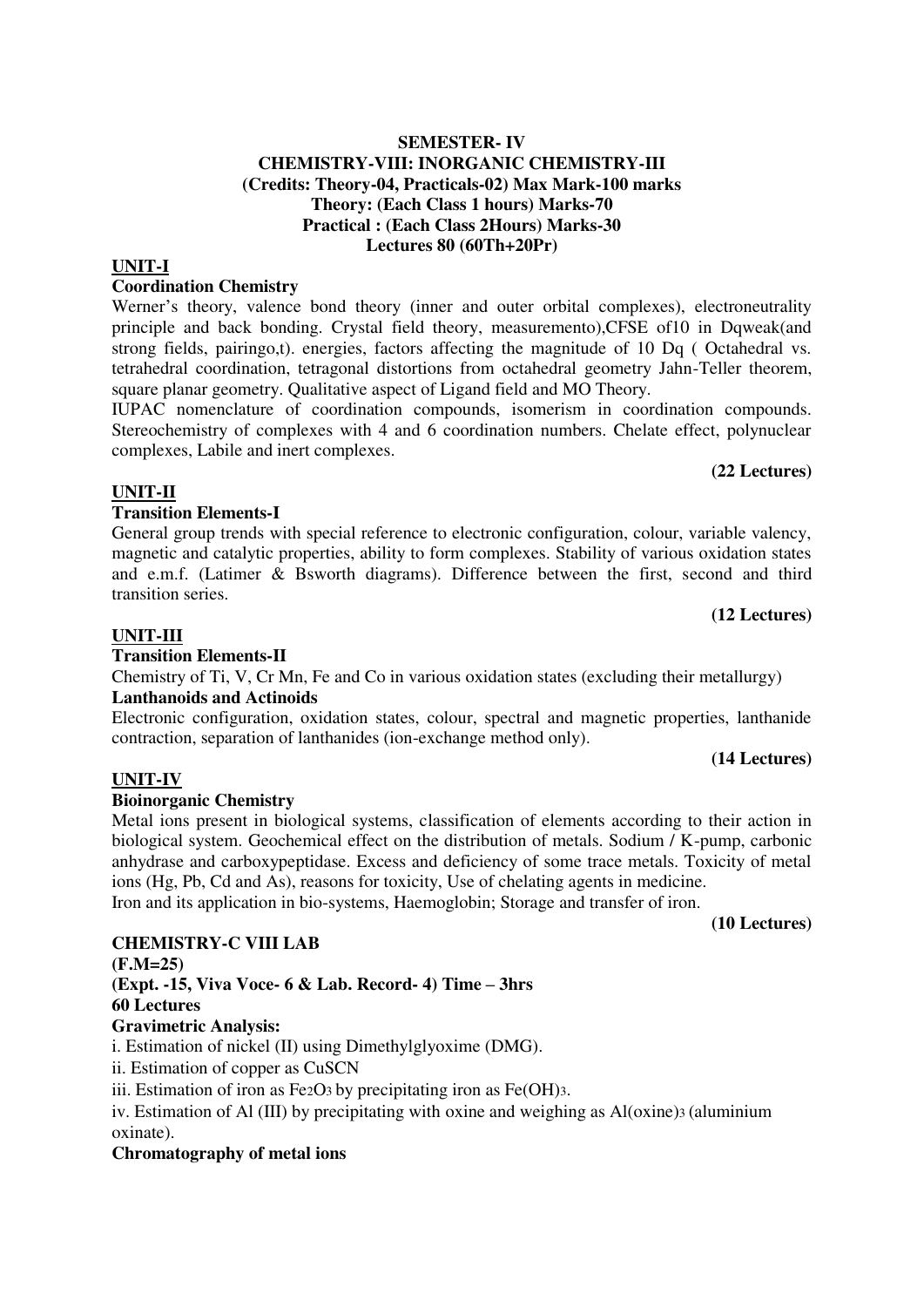Principles involved in chromatographic separations. Paper chromatographic separation of following metal ions: i. Ni (II) and Co (II) ii. Fe (III) and Al (III)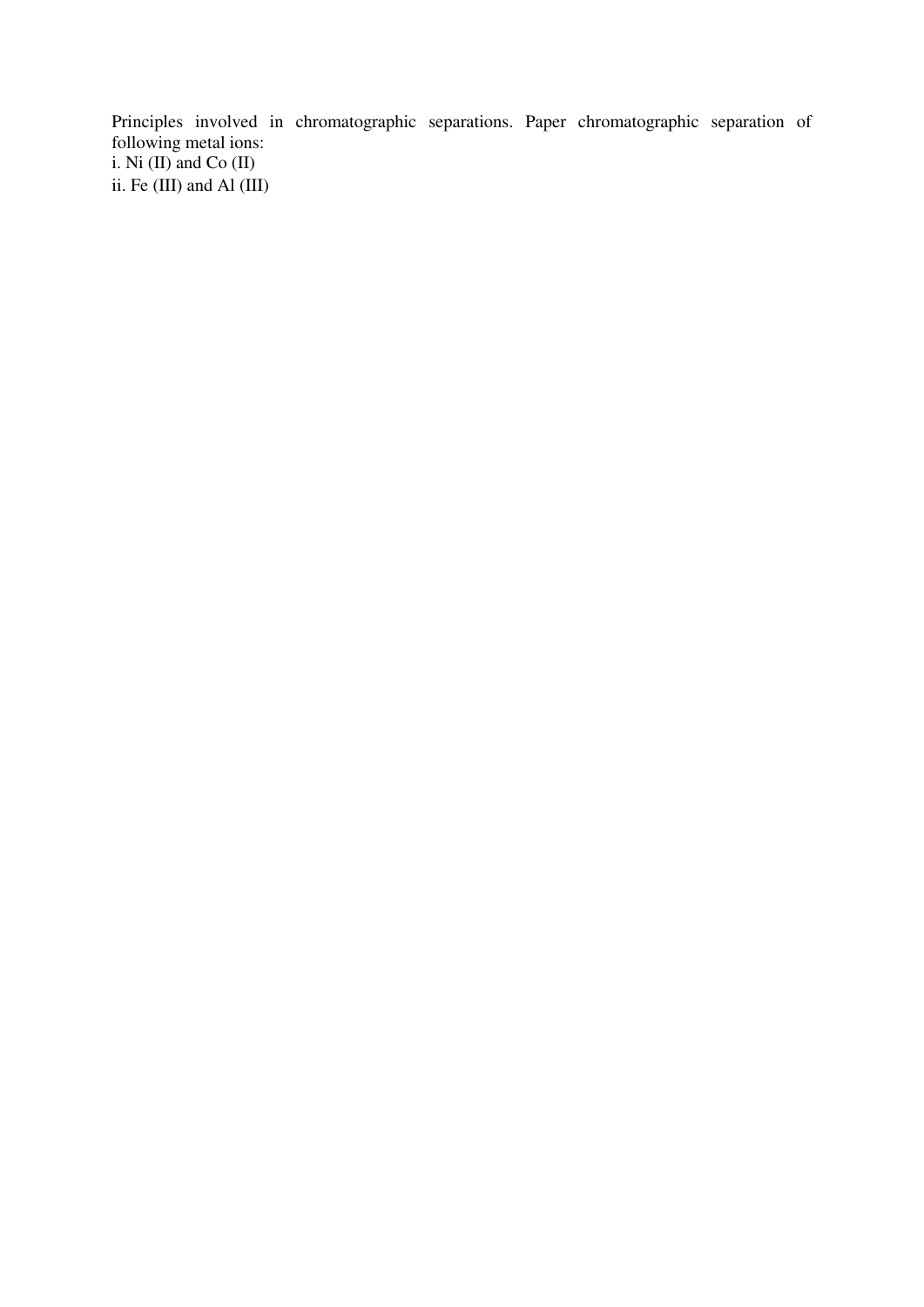#### **CHEMISTRY-C IX: ORGANIC CHEMISTRY-III (Credits: Theory-04, Practicals-02) Max Mark-100 marks Theory: (Each Class 1 hours) Marks-70 Practical : (Each Class 2Hours) Marks-30 Lectures 80 (60Th+20Pr)**

#### **UNIT-I**

#### **Nitrogen Containing Functional Groups**

Preparation and important reactions of nitro and compounds, nitriles and isonitriles

Amines: Effect of substituent and solvent on basicity; Preparation and properties: Gabriel phthalimide synthesis, Carbylamine reaction, Mannich reaction, Hoffmann's exhaustive methylation, Hofmann-elimination reaction; Distinction between 1°, 2° and 3° amines with Hinsberg reagent and nitrous acid.

**(12 Lectures)** 

**(8 Lectures)** 

#### **UNIT-II**

**Diazonium Salts** 

Preparation and their synthetic applications.

#### **Polynuclear Hydrocarbons**

Reactions of naphthalene phenanthrene and anthracene Structure, Preparation and structure elucidation and important derivatives of naphthalene and anthracene; Polynuclear hydrocarbons.

#### **UNIT-III**

#### **Heterocyclic Compounds**

Classification and nomenclature, Structure, aromaticity in 5-numbered and 6-membered rings containing one heteroatom; Synthesis, reactions and mechanism of substitution reactions of: Furan, Pyrrole (Paal-Knorr synthesis, Knorr pyrrole synthesis, Hantzsch synthesis), Thiophene, Pyridine (Hantzsch synthesis), Pyrimidine, Structure elucidation of indole, Fischer indole synthesis and Madelung synthesis), Structure elucidation of quinoline and isoquinoline. Derivatives of furan: Furfural and furoic acid.

#### **(20 Lectures)**

#### **UNIT-IV**

#### **Alkaloids**

Natural occurrence, General structural features, Isolation and their physiological action Hoffmann's exhaustive methylation, Emde's modification, Structure elucidation and synthesis of Hygrine and Nicotine. Medicinal importance of Nicotine, Hygrine, Quinine, Morphine, Cocaine, and Reserpine.

#### **(8 Lectures)**

#### **Terpenes**

Occurrence, classification, isoprene rule; Elucidation of stucture and synthesis of Citral and *α*terpineol.

#### **(6 Lectures)**

#### **CHEMISTRY PRACTICAL-C IX LAB (F.M=25) (Expt. -15, Viva Voce- 6 & Lab. Record- 4) Time – 3hrs 60 Lectures**

1. Detection of extra elements.

2. Functional group test for nitro, amine and amide groups.

3. Qualitative analysis of unknown organic compounds containing simple functional groups (alcohols, carboxylic acids, phenols and carbonyl compounds)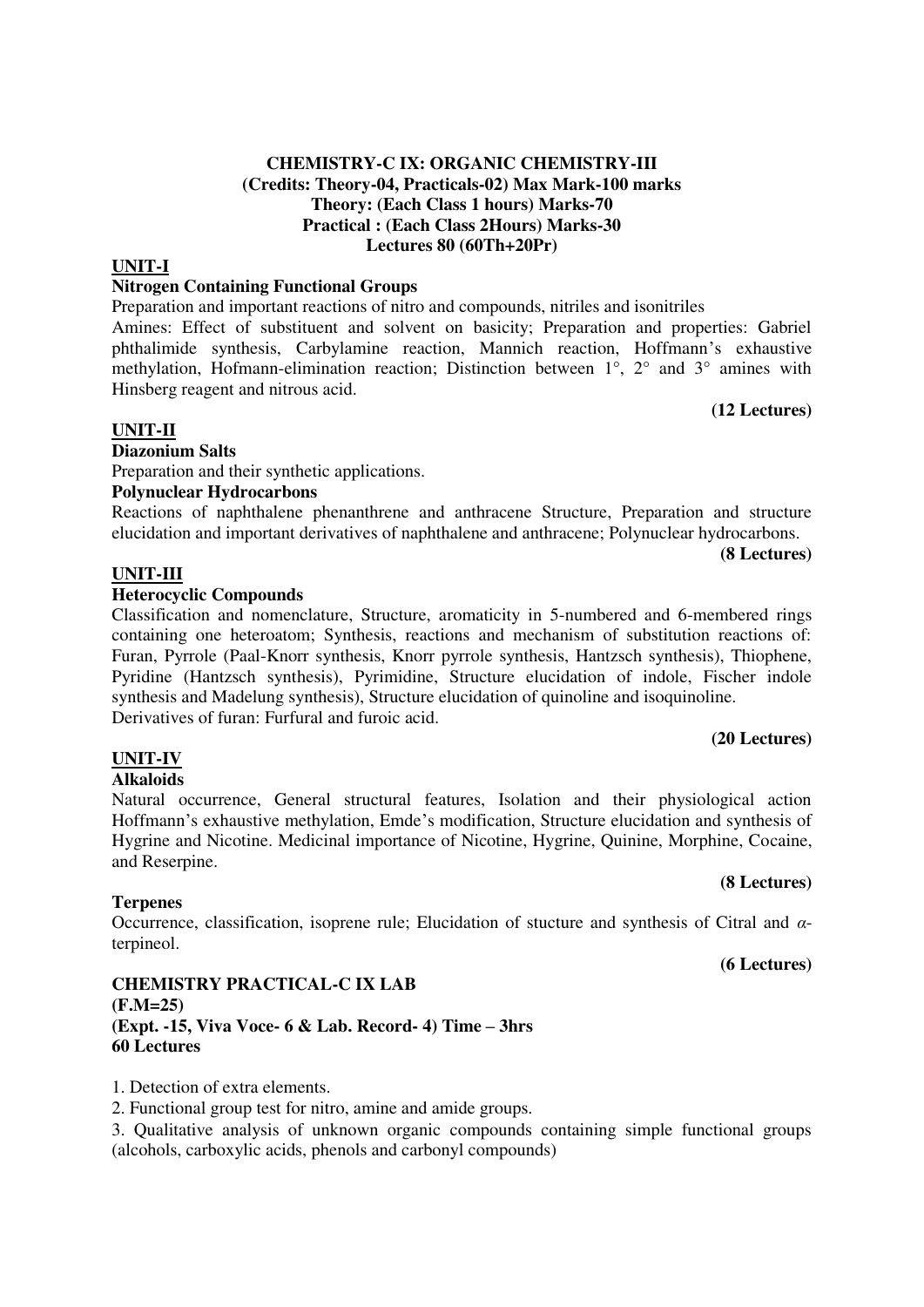#### **CHEMISTRY-C X: PHYSICAL CHEMISTRY-IV (Credits: Theory-04, Practicals-02) Max Mark-100 marks Theory: (Each Class 1 hours) Marks-70 Practical : (Each Class 2Hours) Marks-30 Lectures 80 (60Th+20Pr)**

#### **UNIT-I**

**Conductance-I** 

Arrhenius theory of electrolytic dissociation. Conductivity, equivalent and molar conductivity and their variation with dilution for weak and strong electrolytes. Molar conductivity at infinite dilution. Kohlrausch law of independent migration of ions. Debye-Hückel-Onsager equation, Wien effect, Debye-Falkenhagen effect, Walden's rules.

**(12 Lectures)** 

#### **UNIT-II**

#### **Conductance-II**

Ionic velocities, mobilities and their determinations, transference numbers and their relation to ionic mobilities, determination of transference numbers using Hittorf and Moving Boundary methods. Applications of conductance measurement: (i) degree of dissociation of weak electrolytes, (ii) ionic product of water (iii) solubility and solubility product of sparingly soluble salts

#### **(16 Lectures)**

#### **UNIT-III**

#### **Electrochemistry-I**

Quantitative aspects of Faraday's laws of electrolysis, rules of oxidation/reduction of ions based on half-cell potentials, applications of electrolysis in metallurgy and industry. Applications of conductance measurement: (i) conductometric titrations (ii) hydrolysis constants of salts. **UNIT-IV** 

Chemical cells, reversible and irreversible cells with examples. Electromotive force of a cell and its measurement, Nernst equation; Standard electrode (reduction) potential and its application to different kinds of half-cells. Application of EMF measurements in determining free energy, enthalpy and entropy of a cell reaction, (ii) equilibrium constants, and (iii) pH values, using hydrogen, quinone-hydroquinone, glass and SbO/Sb2O3 electrodes.

#### **(18 Lectures)**

#### **UNIT-V**

#### **Electrochemistry-II**

Concentration cells with and without transference, liquid junction potential; determination of activity coefficients and transference numbers. Qualitative discussion of potentiometric titrations (acid-base, redox, precipitation). Dipole moment and molecular polarizabilities and their measurements. Diamagnetism, paramagnetism, magnetic susceptibility and its measurement, molecular interpretation.

#### **(14 Lectures)**

**CHEMISTRY PRACTICAL-C X LAB (F.M=25) (Expt. -15, Viva Voce- 6 & Lab. Record- 4) Time – 3hrs 60 Lectures Conductometry**  I. Determination of cell constant

II. Determination of equivalent conductance, degree of dissociation and dissociation constant of a weak acid.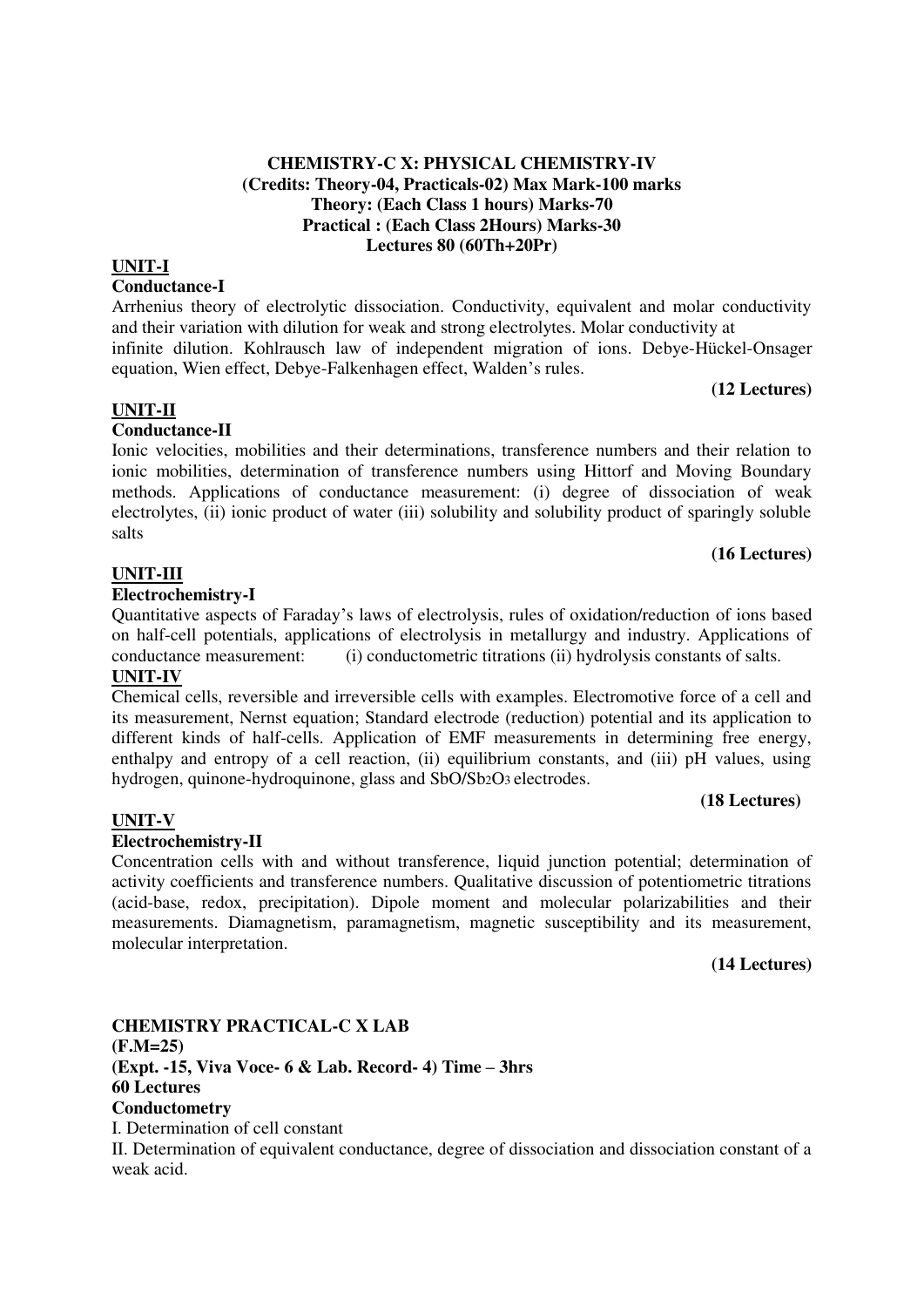III. Perform the following conductometric titrations:

i. Strong acid vs. strong base

ii. Weak acid vs. strong base

iii. Strong acid vs. weak base

#### **Potentiometry**

I Perform the following potentiometric titrations:

i. Strong acid vs. strong base

ii. Weak acid vs. strong base

iii. Dibasic acid vs. strong base

#### **SEMESTER- I GE- I (Theory) GE: ATOMIC STRUCTURE, BONDING, GENERAL ORGANIC CHEMISTRY & ALIPHATIC HYDROCARBONS (Credits: Theory-04, Practicals-02) Max Mark-100 marks Theory: (Each Class 1 hours) Marks-70 Practical : (Each Class 2Hours) Marks-30 Lectures 60 (40Th+20Pr)**

#### **Unit-I**

#### **Atomic Structure**

Review of: Bohr's theory and its limitations, dual behaviour of matter and radiation, de-Broglie's relation, Heisenberg Uncertainty principle. Hydrogen atom spectra. Need of a new approach to Atomic structure.

What is Quantum mechanics? Time independent Schrodinger equation and meaning of various terms in it. Significance of ψ and ψ 2 , Schrödinger equation for hydrogen atom. Radial and angular parts of the hydogenic wavefunctions (atomic orbitals) and their variations for 1s, 2s, 2p, 3s, 3p and 3d orbitals (Only graphical representation). Radial and angular nodes and their significance. Radial distribution functions and the concept of the most probable distance with special reference to 1s and 2s atomic orbitals. Significance of quantum numbers, orbital angular momentum and quantum numbers ml and ms. Shapes of s, p and d atomic orbitals, nodal planes. Discovery of spin, spin quantum number (s) and magnetic spin quantum number (ms).

Rules for filling electrons in various orbitals, Electronic configurations of the atoms. Stability of half-filled and completely filled orbitals, concept of exchange energy. Relative energies of atomic orbitals, Anomalous electronic configurations.

#### **(14 Lectures)**

#### **Unit-II**

#### **Chemical Bonding and Molecular Structure**

Ionic Bonding: General characteristics of ionic bonding. Energy considerations in ionic bonding, lattice energy and solvation energy and their importance in the context of stability and solubility of ionic compounds. Statement of Born-Landé equation for calculation of lattice energy, Born-Haber cycle and its applications, polarizing power and polarizability. Fajan's rules, ionic character in covalent compounds, bond moment, dipole moment and percentage ionic character.

Covalent bonding: VB Approach: Shapes of some inorganic molecules and ions on the basis of VSEPR and hybridization with suitable examples of linear, trigonal planar, square planar, tetrahedral, trigonal bipyramidal and octahedral arrangements.

Concept of resonance and resonating structures in various inorganic and organic compounds.

MO Approach: Rules for the LCAO method, bonding and antibonding MOs and their characteristics for s-s, s-p and p-p combinations of atomic orbitals, nonbonding combination of orbitals, MO treatment of homonuclear diatomic molecules of 1st and 2nd periods (including idea of s-p mixing) and heteronuclear diatomic molecules such as CO, NO and NO+ . Comparison of VB and MO approaches.

**Section B: Organic Chemistry-1 Unit- III (30 Periods)** 

**(16 Lectures)**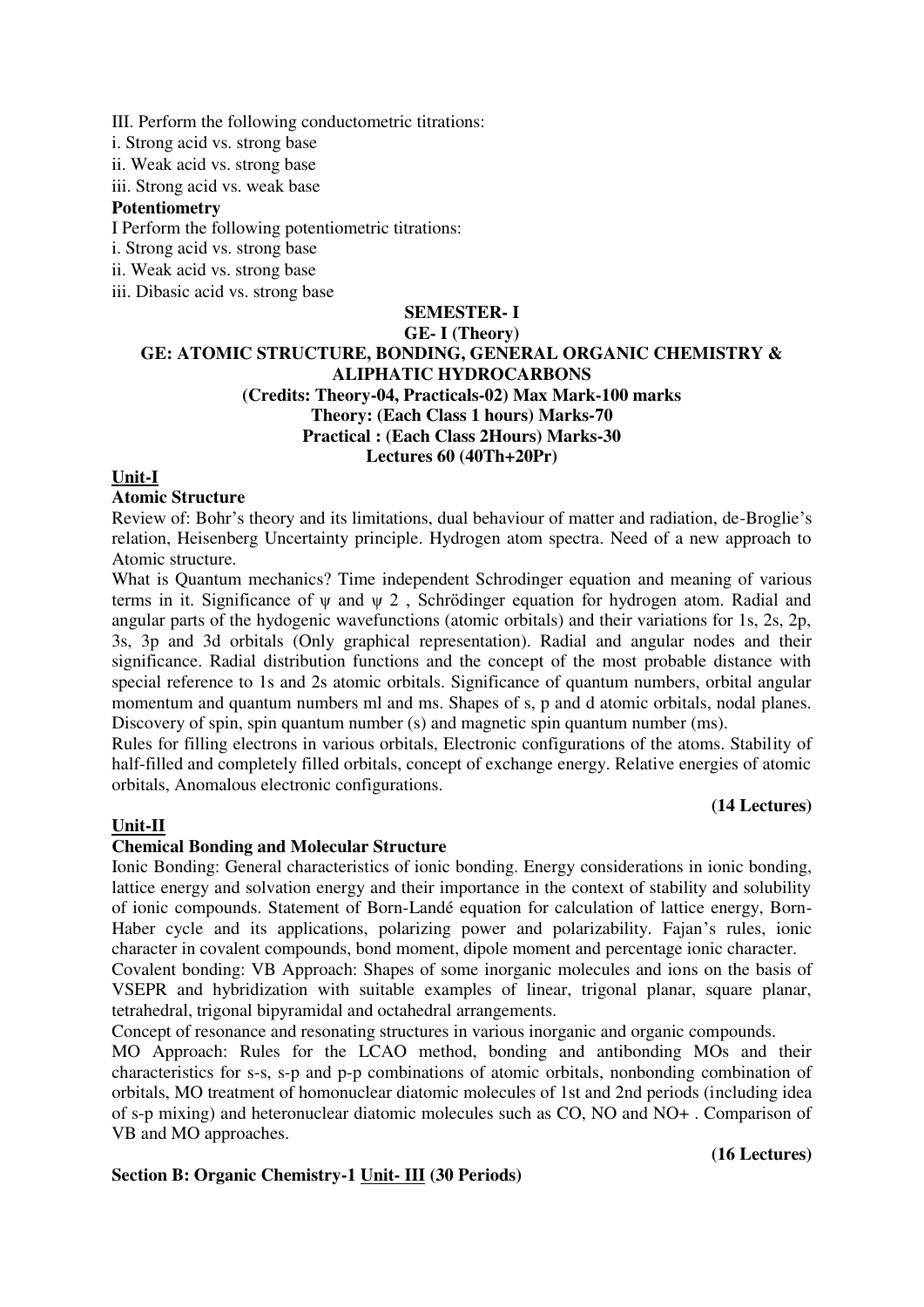#### **Fundamentals of Organic Chemistry**

Physical Effects, Electronic Displacements: Inductive Effect, Electromeric Effect, Resonance and Hyperconjugation. Cleavage of Bonds: Homolysis and Heterolysis.

Structure, shape and reactivity of organic molecules: Nucleophiles and electrophiles. Reactive Intermediates: Carbocations, Carbanions and free radicals.

Strength of organic acids and bases: Comparative study with emphasis on factors affecting pK values. Aromaticity: Benzenoids and Hückel's rule.

#### **(8 Lectures)**

#### **Unit- IV**

#### **Stereochemistry**

Conformations with respect to ethane, butane and cyclohexane. Interconversion of Wedge Formula, Newmann, Sawhorse and Fischer representations. Concept of chirality (upto two carbon atoms). Configuration: Geometrical and Optical isomerism; Enantiomerism, Diastereomerism and Meso compounds). Threo and erythro; D and L; cis - trans nomenclature; CIP Rules: R/ S (for upto 2 chiral carbon atoms) and  $E/Z$  Nomenclature (for upto two C=C systems).

#### **(10 Lectures)**

#### **Unit- V**

#### **Aliphatic Hydrocarbons**

Functional group approach for the following reactions (preparations & reactions) to be studied in context to their structure.

**Alkanes:** (Upto 5 Carbons). Preparation: Catalytic hydrogenation, Wurtz reaction, Kolbe's synthesis, from Grignard reagent. Reactions: Free radical Substitution: Halogenation.

**Alkenes:** (Upto 5 Carbons) Preparation: Elimination reactions: Dehydration of alkenes and dehydrohalogenation of alkyl halides (Saytzeff's rule); cis alkenes (Partial catalytic hydrogenation) and trans alkenes (Birch reduction). Reactions: cis-addition (alk. KMnO<sub>4</sub>) and trans-addition (bromine), Addition of HX (Markownikoff's and anti-Markownikoff's addition), Hydration, Ozonolysis, oxymecuration-demercuration, Hydroboration-oxidation.

Alkynes: (Upto 5 Carbons) Preparation: Acetylene from CaC<sub>2</sub> and conversion into higher alkynes; by dehalogenation of tetra halides and dehydrohalogenation of vicinal-dihalides.

Reactions: formation of metal acetylides, addition of bromine and alkaline KMnO4, ozonolysis and oxidation with hot alk  $KMnO<sub>4</sub>$ .

#### **(12 Lectures)**

#### **GE-I LAB: ATOMIC STRUCTURE, BONDING, GENERAL ORGANIC CHEMISTRY & ALIPHATIC HYDROCARBONS**

#### **(F.M=25)**

**(Expt. -15, Viva- 6 & Lab. Record- 4) Time – 3hrs** 

#### **Section A: Inorganic Chemistry - Volumetric Analysis**

1. Estimation of sodium carbonate and sodium hydrogen carbonate present in a mixture.

- 2. Estimation of oxalic acid by titrating it with KMnO4.
- 3. Estimation of water of crystallization in Mohr's salt by titrating with KMnO4.
- 4. Estimation of Fe (II) ions by titrating it with K2Cr2O7 using internal indicator.

5. Estimation of Cu (II) ions iodometrically using Na2S2O3.

#### **Section B: Organic Chemistry**

1. Detection of extra elements (N, S, Cl, Br, I) in organic compounds (containing upto two extra elements)

2. Separation of mixtures by Chromatography: Measure the Rf value in each case (combination of two compounds to be given)

(a) Identify and separate the components of a given mixture of 2 amino acids (glycine, aspartic acid, glutamic acid, tyrosine or any other amino acid) by paper chromatography

(b) Identify and separate the sugars present in the given mixture by paper chromatography.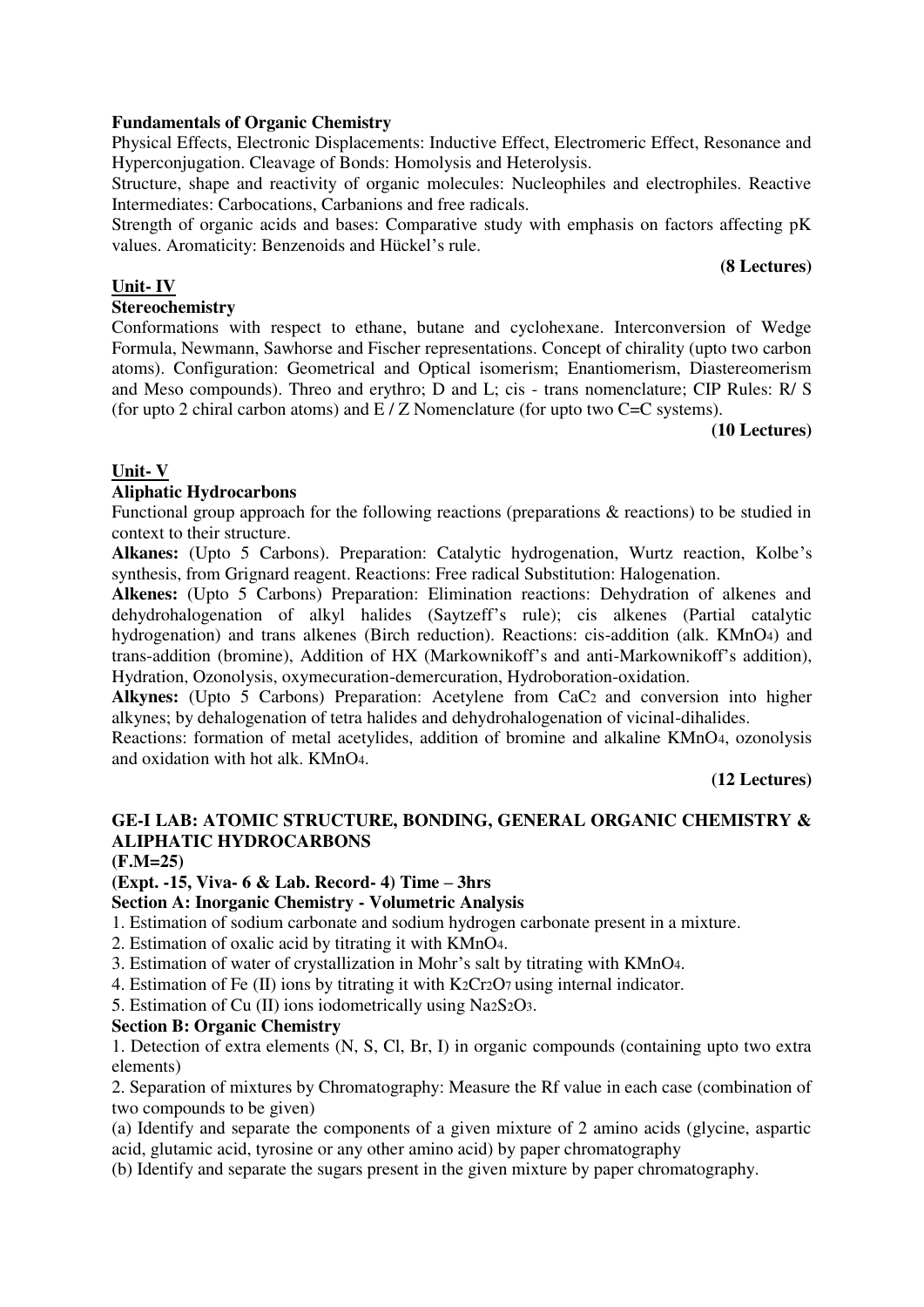#### **Reference Books:**

- Vogel's Qualitative Inorganic Analysis, A.I. Vogel, Prentice Hall, 7th Edition.
- Vogel's Quantitative Chemical Analysis, A.I. Vogel, Prentice Hall, 6th Edition.
- Textbook of Practical Organic Chemistry, A.I. Vogel , Prentice Hall, 5th edition.
- Practical Organic Chemistry, F. G. Mann. & B. C. Saunders, Orient Longman, 1960.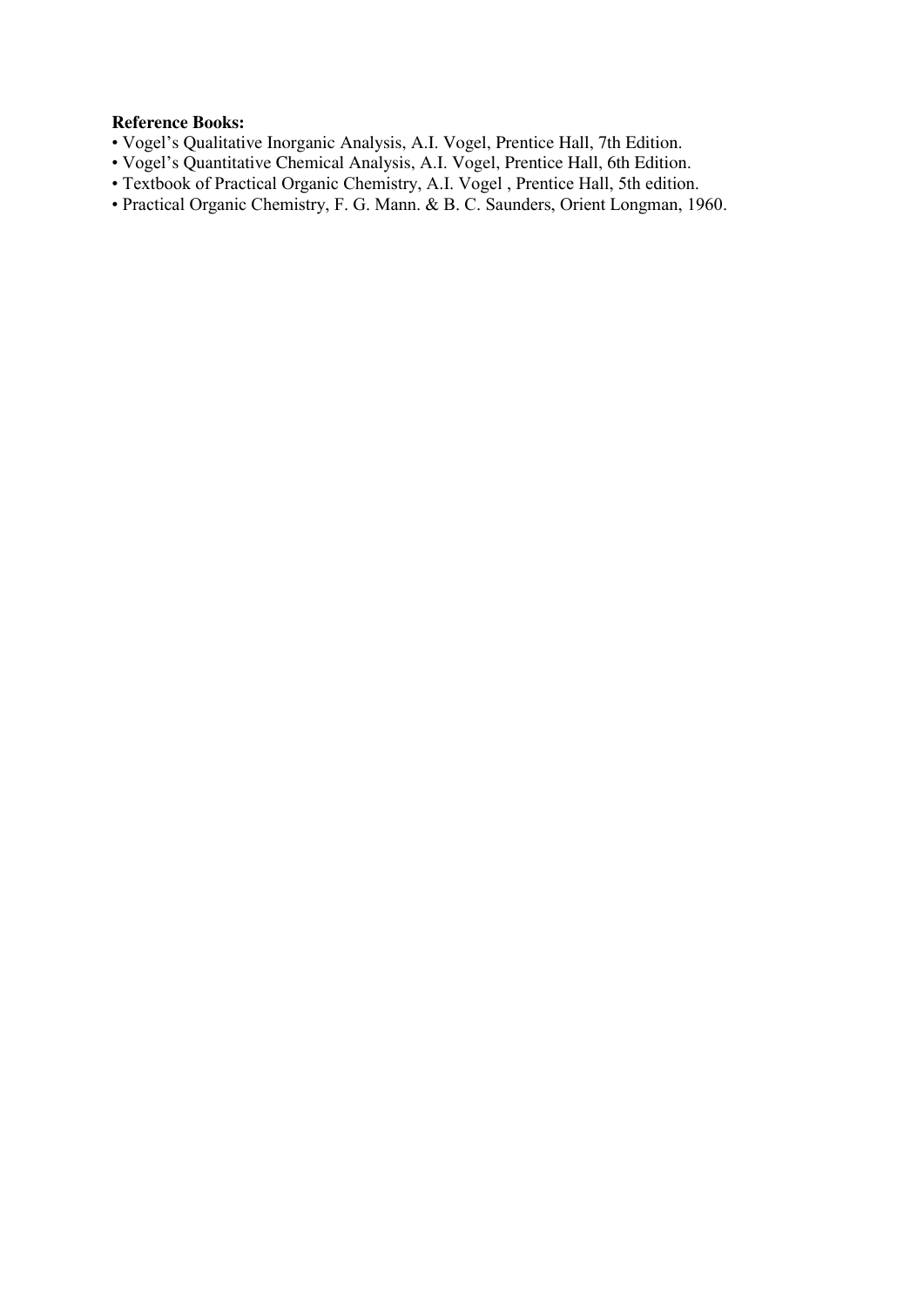#### B.Sc. Hons. Students other than Chemistry Hons. will opt. four **Chemistry** GE Papers. **GE- II (Theory) GE: CHEMICAL ENERGETICS, EQUILIBRIA & FUNCTIONAL ORGANIC CHEMISTRY-I (Credits: Theory-04, Practicals-02) Max Mark-100 marks Theory: (Each Class 1 hours) Marks-70 Practical : (Each Class 2Hours) Marks-30 Lectures 60 (40Th+20Pr)**

**Unit-I** 

#### **Chemical Energetics**

Review of thermodynamics and the Laws of Thermodynamics.

Important principles and definitions of thermochemistry. Concept of standard state and standard enthalpies of formations, integral and differential enthalpies of solution and dilution. Calculation of bond energy, bond dissociation energy and resonance energy from thermochemical data. Variation of enthalpy of a reaction with temperature – Kirchhoff's equation.

Statement of Third Law of thermodynamics and calculation of absolute entropies of substances.

#### **Chemical Equilibrium**

Free energy change in a chemical reaction. Thermodynamic derivation of the law of chemical equilibrium. Distinction between  $\Delta G$  and  $\Delta G$ o. Le Chatelier's principle. Relationships between Kp, Kc and Kx for reactions involving ideal gases.

#### **(8 Lectures)**

**(10 Lectures)** 

#### **Unit- II**

#### **Ionic Equilibria**

Strong, moderate and weak electrolytes, degree of ionization, factors affecting degree of ionization, ionization constant and ionic product of water. Ionization of weak acids and bases, pH scale, common ion effect. Salt hydrolysis-calculation of hydrolysis constant, degree of hydrolysis and pH for different salts. Buffer solutions. Solubility and solubility product of sparingly soluble salts – applications of solubility product principle.

#### **(12 Lectures)**

**(8 Lectures)** 

#### **Section B: Organic Chemistry-2 (30 Lectures)**

#### **Unit- III**

Functional group approach for the following reactions (preparations & reactions) to be studied in context to their structure.

#### **Aromatic hydrocarbons**

Preparation (Case benzene): from phenol, by decarboxylation, from acetylene, from benzene sulphonic acid.

Reactions: (Case benzene): Electrophilic substitution: nitration, halogenation and sulphonation. Friedel-Craft's reaction (alkylation and acylation) (upto 4 carbons on benzene). Side chain oxidation of alkyl benzenes (upto 4 carbons on benzene).

#### **Alkyl and Aryl Halides**

**Alkyl Halides** (Upto 5 Carbons) Types of Nucleophilic Substitution (SN1, SN2 and SNi) reactions.

Preparation: from alkenes and alcohols.

Reactions: hydrolysis, nitrite & nitro formation, nitrile & isonitrile formation. Williamson's ether synthesis: Elimination vs substitution.

#### **SEMESTER- II**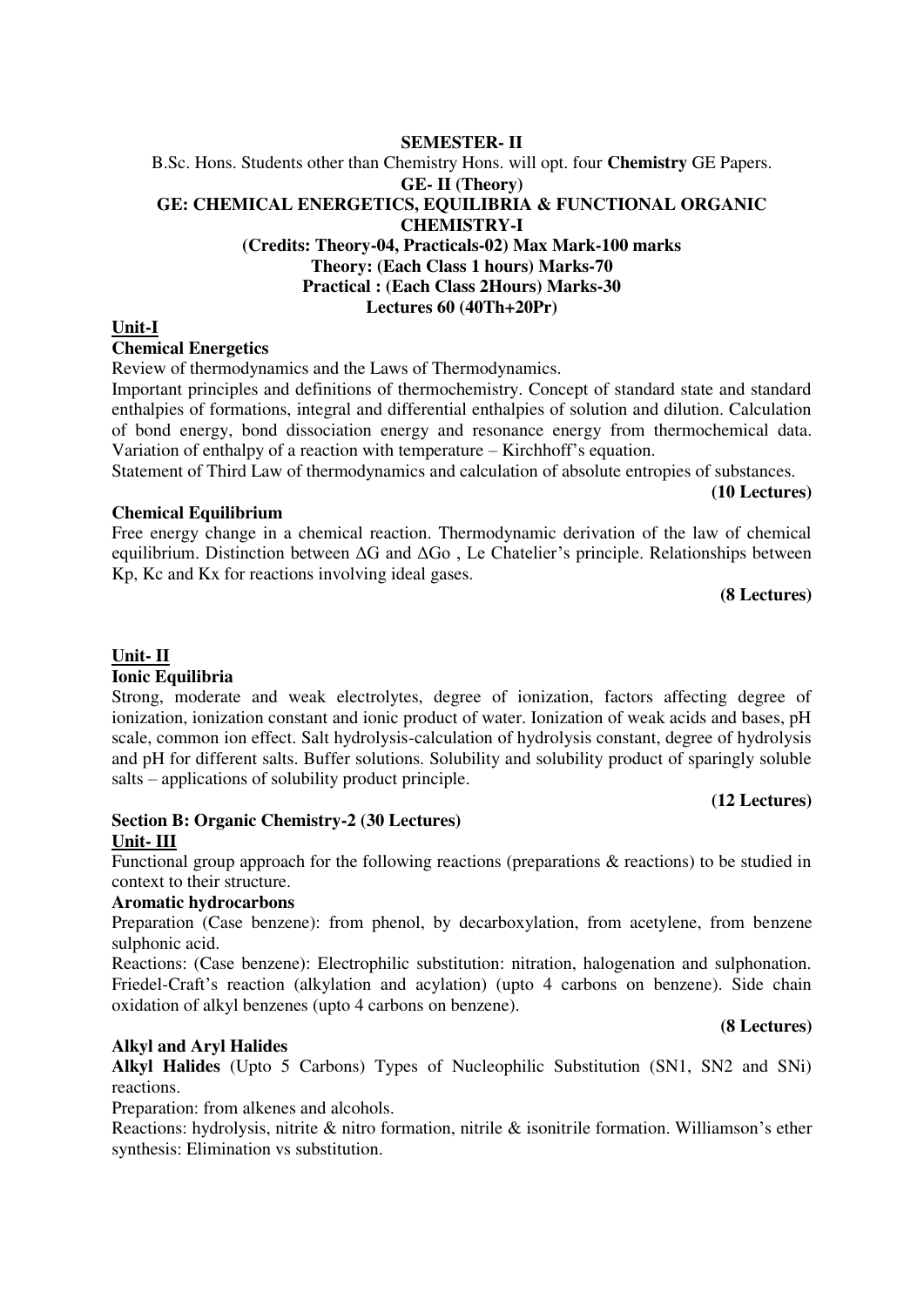**Aryl Halides** Preparation: (Chloro, bromo and iodo-benzene case): from phenol, Sandmeyer & Gattermann reactions.

Reactions (Chlorobenzene): Aromatic nucleophilic substitution (replacement by –OH group) and effect of nitro substituent. Benzyne Mechanism: KNH2/NH3 (or NaNH2/NH3).

Reactivity and Relative strength of C-Halogen bond in alkyl, allyl, benzyl, vinyl and aryl halides.

**(8 Lectures)** 

**Unit- IV** 

**Alcohols, Phenols and Ethers** (Upto 5 Carbons)

**Alcohols:** Preparation: Preparation of 10 , 20 and 30 alcohols: using Grignard reagent, Ester hydrolysis, Reduction of aldehydes, ketones, carboxylic acid and esters.

Reactions: With sodium, HX (Lucas test), esterification, oxidation (with PCC, alk. KMnO4, acidic dichromate, conc. HNO3). Oppeneauer oxidation Diols: (Upto 6 Carbons) oxidation of diols. Pinacol-Pinacolone rearrangement. **Phenols:** (Phenol case) Preparation: Cumene hydroperoxide method, from diazonium salts. Reactions: Electrophilic substitution: Nitration, halogenation and sulphonation. ReimerTiemann Reaction, Gattermann-Koch Reaction, Houben– Hoesch Condensation, Schotten – Baumann Reaction.

**Ethers (aliphatic and aromatic):** Cleavage of ethers with HI.

**Unit- V** 

**Aldehydes and ketones (aliphatic and aromatic):** (Formaldehye, acetaldehyde, acetone and benzaldehyde)

Preparation: from acid chlorides and from nitriles.

Reactions – Reaction with HCN, ROH, NaHSO3, NH2-G derivatives. Iodoform test. Aldol Condensation, Cannizzaro's reaction, Wittig reaction, Benzoin condensation. Clemensen reduction and Wolff Kishner reduction. Meerwein-Pondorff Verley reduction.

**(14 Lectures) GE- II LAB- DSC 2B LAB: CHEMICAL ENERGETICS, EQUILIBRIA & FUNCTIONAL ORGANIC CHEMISTRY-I** 

**(F.M=25)** 

**(Expt. -15, Viva- 6 & Lab. Record- 4) Time – 3hrs** 

#### **Section A: Physical Chemistry**

#### **Thermochemistry**

1. Determination of heat capacity of calorimeter for different volumes.

- 2. Determination of enthalpy of neutralization of hydrochloric acid with sodium hydroxide.
- 3. Determination of enthalpy of ionization of acetic acid.
- 4. Determination of integral enthalpy of solution of salts (KNO3, NH4Cl).
- 5. Determination of enthalpy of hydration of copper sulphate.

6. Study of the solubility of benzoic acid in water and determination of ΔH.

#### **Ionic equilibria**

pH measurements

a) Measurement of pH of different solutions like aerated drinks, fruit juices, shampoos and soaps (use dilute solutions of soaps and shampoos to prevent damage to the glass electrode) using pHmeter.

b) Preparation of buffer solutions:

(i) Sodium acetate-acetic acid

(ii) Ammonium chloride-ammonium hydroxide Measurement of the pH of buffer solutions and comparison of the values with theoretical values.

#### **Section B: Organic Chemistry**

1. Purification of organic compounds by crystallization (from water and alcohol) and distillation.

2. Criteria of Purity: Determination of melting and boiling points.

3. Preparations: Mechanism of various reactions involved to be discussed. Recrystallisation, determination of melting point and calculation of quantitative yields to be done.

(a) Bromination of Phenol/Aniline